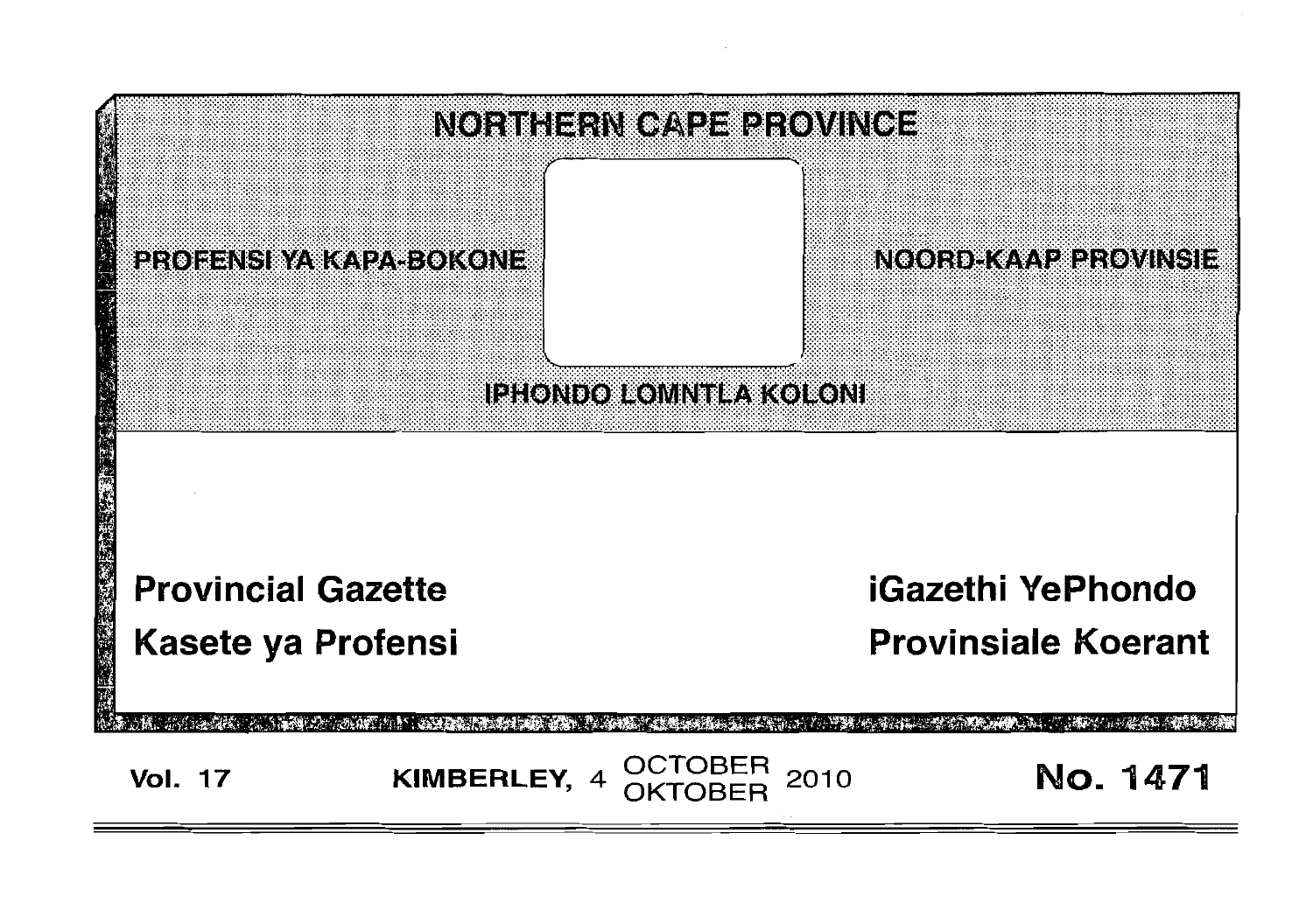#### **IMPORTANT NOTICE**

 $\mathbf{r}$ 

**The Government Printing Works will not be held responsible for faxed documents not received due to errors on the fax machine or faxes received which are unclear or incomplete. Please be advised that an "OK" slip, received from a fax machine, will not be accepted as proof that documents were received by the GPW for printing. If documents are faxed to the GPW it will be the sender's responsibility to phone and confirm that the documents were received in good order.**

**Furthermore the Government Printing Works will also not be held responsible for cancellations and amendments which have not been done on original documents received from clients.**

|     | <b>CONTENTS · INHOUD</b>                                                                                                                                                                                                             |             |                |
|-----|--------------------------------------------------------------------------------------------------------------------------------------------------------------------------------------------------------------------------------------|-------------|----------------|
| No. |                                                                                                                                                                                                                                      | Page<br>No. | Gazette<br>No. |
|     | <b>GENERAL NOTICES · ALGEMENE KENNISGEWINGS</b>                                                                                                                                                                                      |             |                |
| 110 | Removal of Restrictions Act (84/1967): Municipality //Khara Hais: Removal of title conditions: Erf 485, Upington<br>Wet op Opheffing van Beperkings (84/1967): //Khara Hais Munisipaliteit: Opheffing van titelvoorwaardes: Erf 485, |             | 1471           |
|     |                                                                                                                                                                                                                                      |             | 1471           |
| 111 | Local Government: Municipal Property Rates Act (6/2004): Kgatelopele Municipality: Property Rates Policy                                                                                                                             |             | 1471           |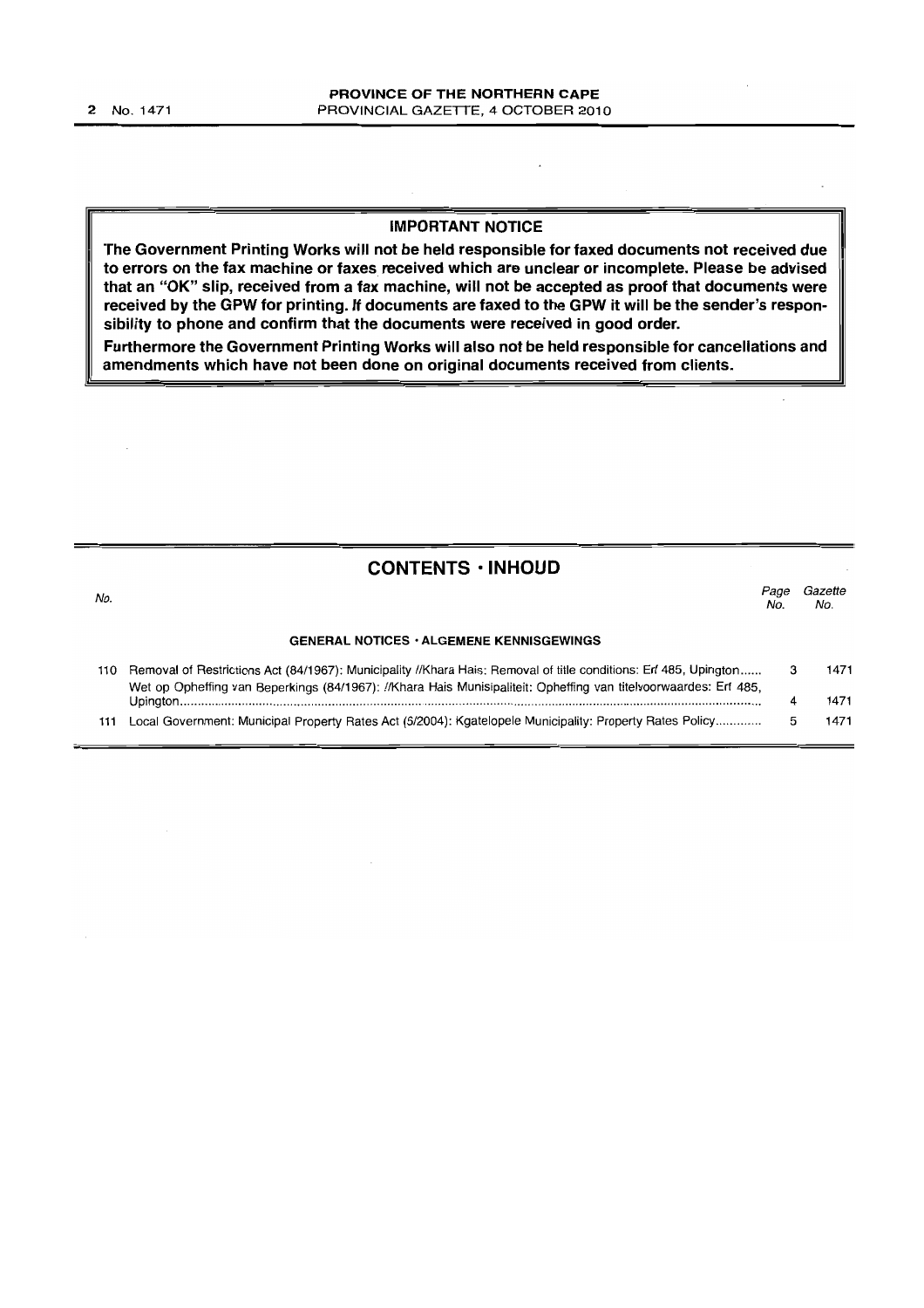# **GENERAL NOTICES ALGEMENE KENNISGEWINGS**

#### **NOTICE 110 OF 2010**

#### **MUNICIPALITY IIKHARA HAIS**

#### **REMOVAL OF RESTRICTIONS ACT, 1967 (ACT 84 OF 1967)**

#### **NORTHERN CAPE PLANNING AND DEVELOPMENT ACT (ACT 7 OF 1998)**

**Applicant:** Macroplan (Len J Fourie)

**Nature of application:** Removal of restrictive title conditions as enumerated in Title Deed, T2734/2008 p.2, Section B; to facilitate the rezoning of Erf 485, Upington.

Full particulars are obtainable from the Town Planner of the Council, Telephone 054-338 7372, during normal office hours and objections against the application, if any, must be lodged in writing with the Municipal Manager on or before **Friday, 22 October 2010.** Any person with objections against the application, who is unable to write, can during normal office hours on or before **Friday, 22 October 2010,** report to Mr J du Plessis in office 57, who will put such a person's objections in writing.

#### **WJB ENGELBRECHT MUNICIPAL MANAGER**

Civic Centre Market Square Private Bag X6003 **UPINGTON** 8800 Erf 485 : UPINGTON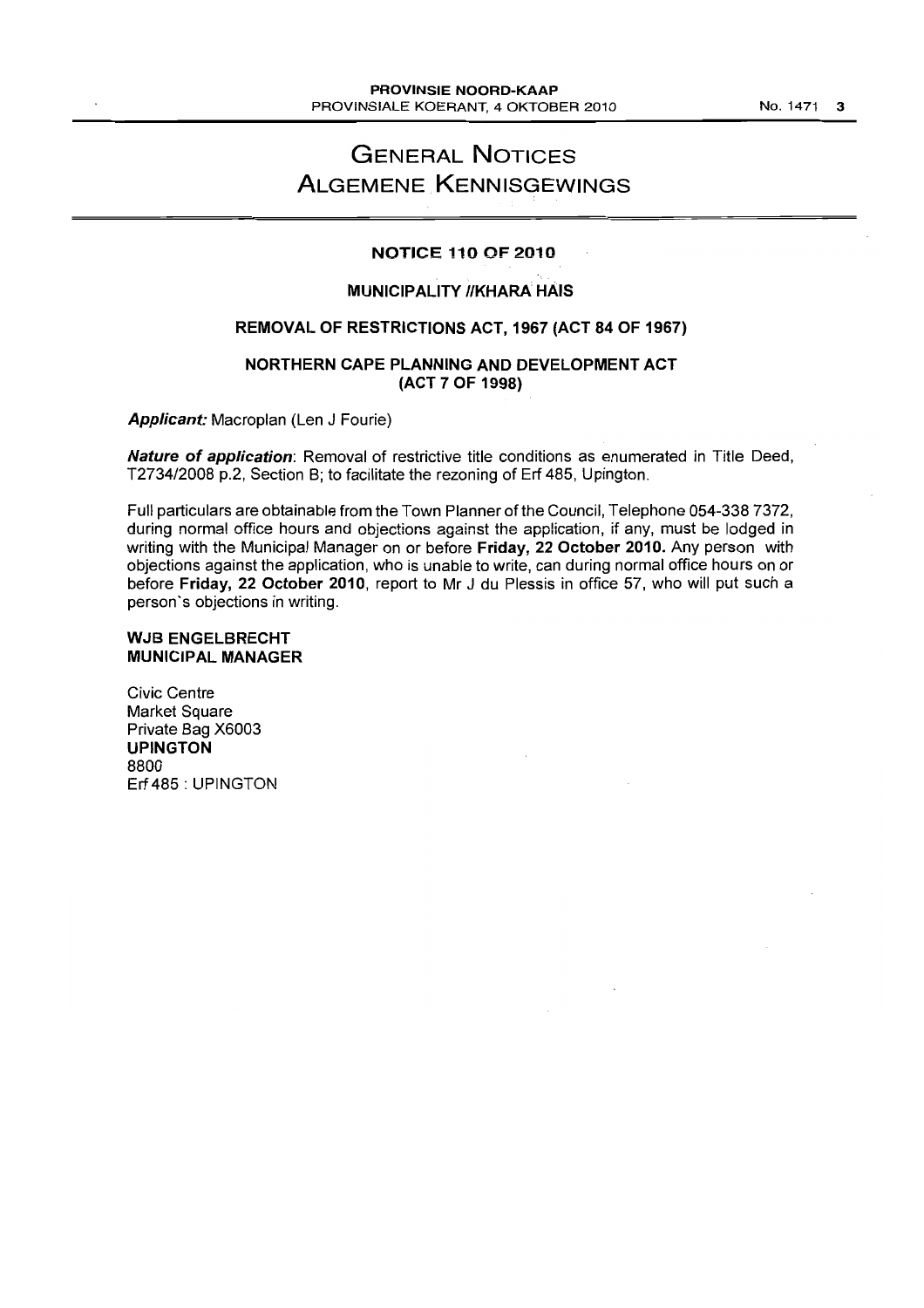#### **KENNISGEWING 110 VAN 2010**

#### **IIKHARA HAIS MUNISIPALITEIT**

#### **WET OP OPHEFFING VAN BEPERKINGS, 1967 (WET 84 VAN 1967)**

#### **NOORD - KAAPSE WET OP ONTWIKKELING EN BEPLANNING (WET 7 VAN 1998)**

**Aansoeker:** Macroplan (Len J Fourie)

**Aard van aansoek:** Opheffing van beperkende titelvoorwaardes, 5005 vervat in titelakte T2734/2008, B1.2, Afdeling B ten einde die hersonering van Erf 485, Upington te oorweeg.

Nadere besonderhede is verkrygbaar vanaf die Raad se Stadsbeplanner, Telefoon 054-338 7372, gedurende normale kantoorure en besware teen die aansoek, indien enige, moet aldaar skriftelik by die Munisipale Bestuurder ingedien word om hom voor of op **Vrydag, 22 Oktober 2010,** te bereik. Indien enige persoon wat kommentaar willewer/vertoe wil rig, nie kan skryf nie, kan sodanige persoon gedurende normale kantoorure voor of op **Vrydag, 22 Oktober 201 0** by Mnr J du Plessis by kantoor 57 aanmeld waar sodanige persoon se kommentaar/vertoe op skrif gestel sal word.

WJB ENGELBRECHT MUNISIPALE BESTUURDER

Burgersentrum Mark Straat Privaatsak X6003 **UPINGTON** 8800 Erf 485: UPINGTON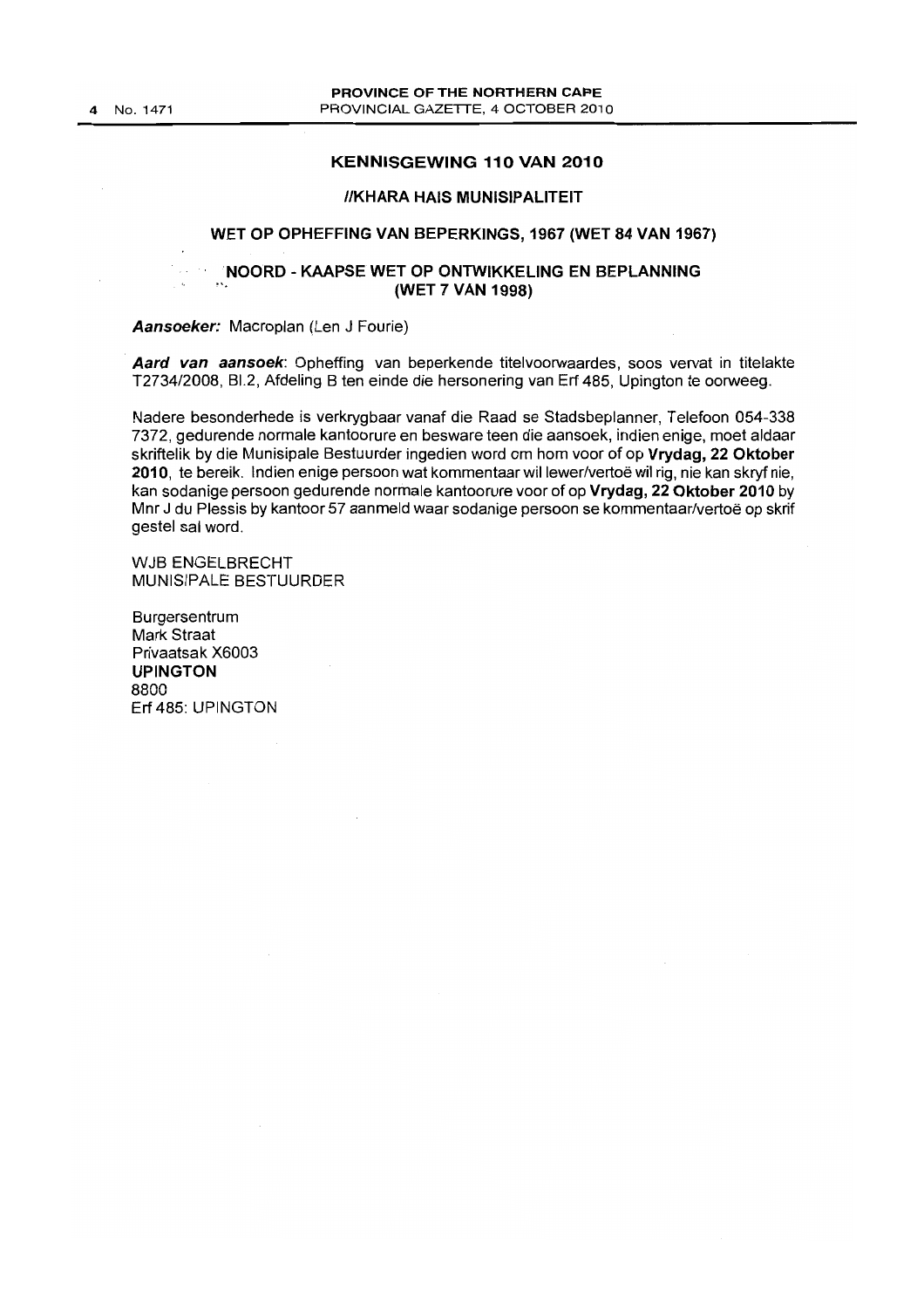#### **NOTICE 111 OF 2010**

#### **KGATELOPELE MUNICIPALITY**

# **PROPERTY RATES POLICY**

To provide for the implementation and enforcement by the Kgatelopele Municipality of its Rates Policy and for matters connected there with:-

BE IT ENACTED by the Kgatelopele Municipality as follow:-

### Definition

 $\mathcal{O}(\mathcal{A})$  and

1. In this Policy, unless the context otherwise indicates -"Municipality" means the Kgatelopele Municipality; and "Act: means the Local Government: Municipal Property Rates Act 2004 (Act No 6 of 2004)

#### Implementation and enforcement of policy

2. (1) The Municipality must pursuant to Section 6 of the Act, (Act No 6 of 2004) and any National or Provincial legislation regulation local government finance, five effects to its Rates Policy drafted and adopted by Council in accordance with section 3 of the Act, by implementing and enforcing such policy.

(2) Any person, natural or juristic, who lays claim to any rebate, reduction, or exemption under the Rates Policy, must provide the information required and meet the obligations imposed by the Municipality in terms of such policy.

### Shot title

3. This Policy shall be called the Property Rates Policy 2009

#### Commencement

4. This Policy shall come into effect on the  $1<sup>st</sup>$  day of July 2009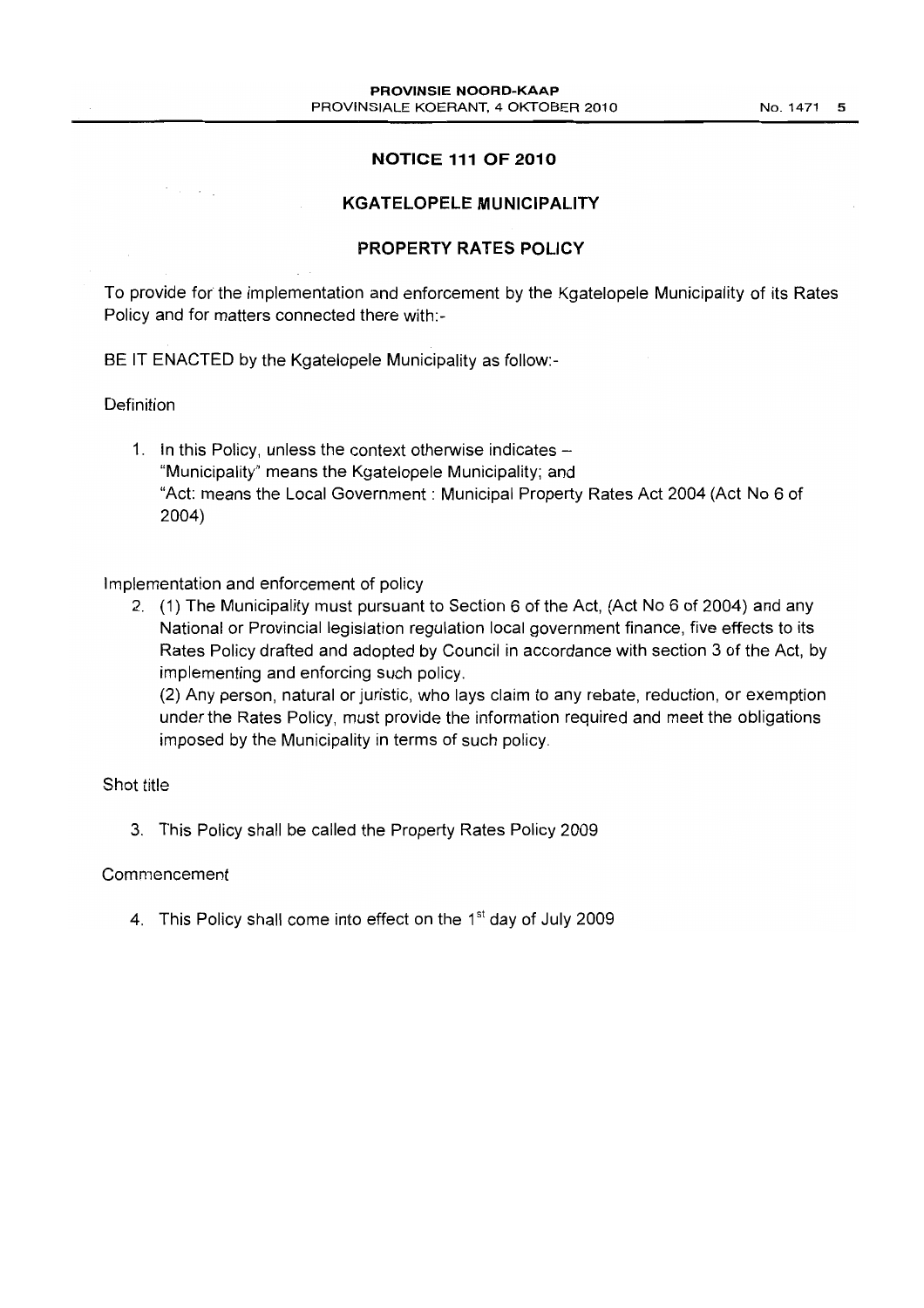$\mathcal{L}^{\text{max}}_{\text{max}}$ 

#### **KGATELOPELE LOCAL MUNICIPALITY**

# **PROPERTY RATES POLICY**

 $\frac{1}{2}$  , the  $\ell$ 

 $\sim$ 

DATE: JUNE 2009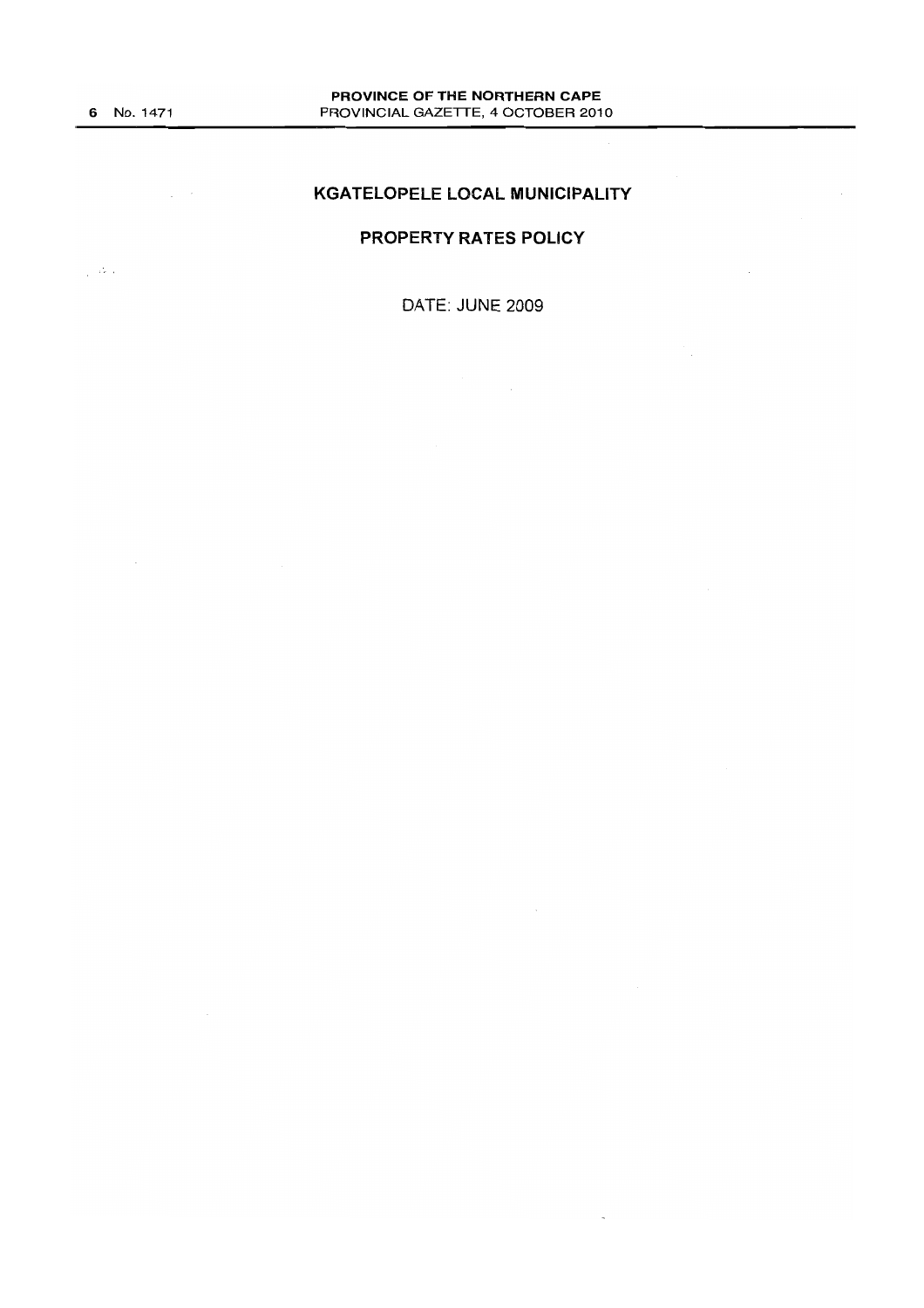#### PROVINSIE NOORD-KAAP PROVINSIALE KOERANT, 4 OKTOBER 2010 No. 1471 7

# INDEX

 $\sim$ 

 $\bar{\lambda}$ 

# Page

| 1.              |  |
|-----------------|--|
| 2.              |  |
| 3.              |  |
| 4.              |  |
| 5.              |  |
| 6.              |  |
| 7.              |  |
| 8.              |  |
| 9.              |  |
| 10 <sub>1</sub> |  |
| 11 <sub>1</sub> |  |
| 12.             |  |
| 13.             |  |
|                 |  |
|                 |  |
| 16.             |  |
| 17              |  |
| 18.             |  |
| 19.             |  |
| 20              |  |
| 21.             |  |
| 22              |  |
| 23              |  |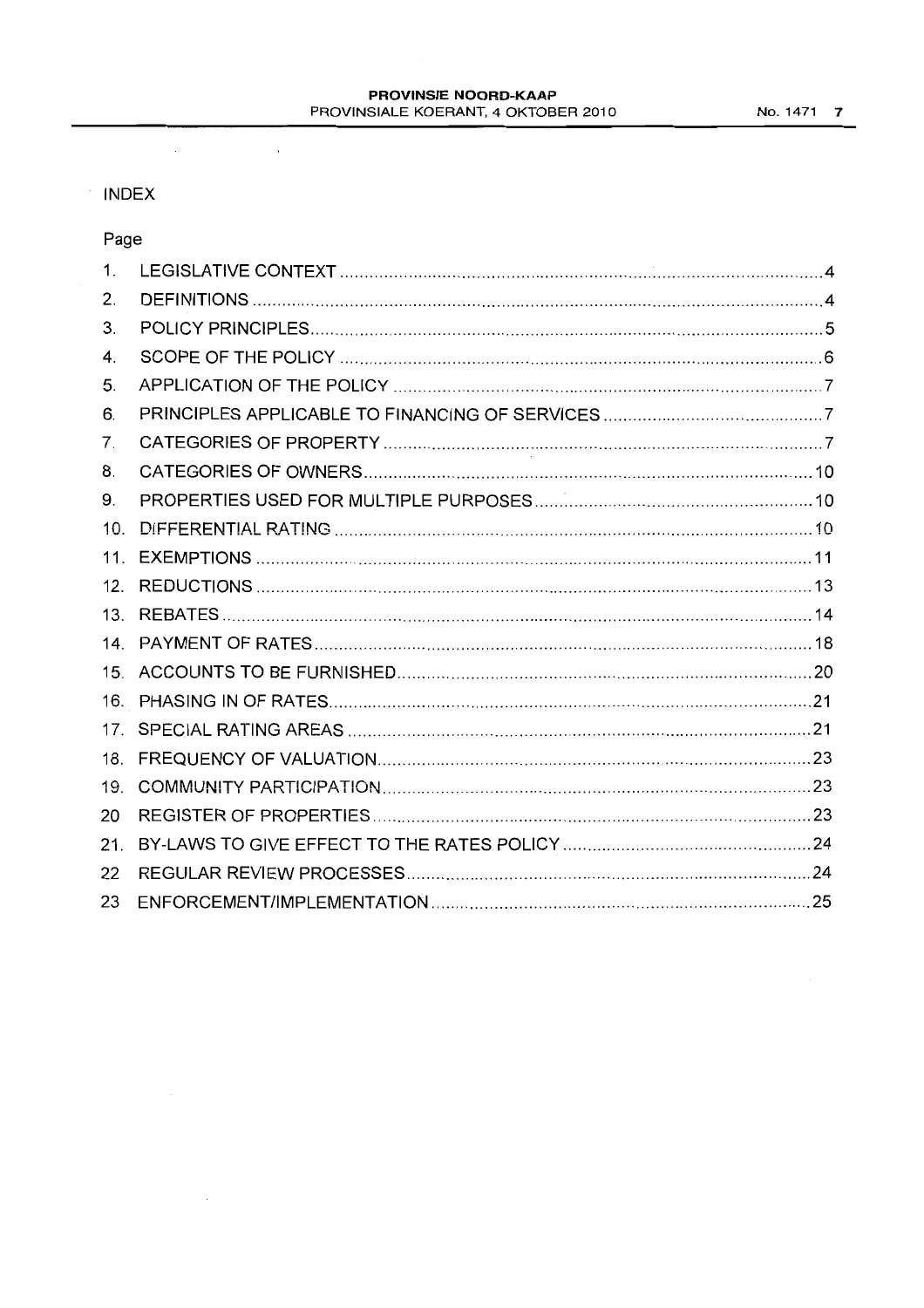# KGATELOPELE LOCAL MUNICIPALITY

### PROPERTY RATES POLICY

### 1. LEGISLATIVE CONTEXT

- 1.1 This policy is mandated by Section 3 of the Local Government: Municipal Property Rates Act, 2004 (No.6 of 2004), which specifically provides that a municipality must adopt a Rates Policy.
- 1.2 In terms of Section 229 of the Constitution of the Republic of South Africa, 1996 (No.108 of 1996), a municipality may impose rates on property.
- 1.3 In terms of the Local Government: Municipal Property Rates Act, 2004 (No.6 of 2004) a municipality in accordance with
	- a. Section 2(1), may levy a rate on property in its area; and
	- b. Section 2(3), must exercise its power to levy a rate on property subject to
		- i. Section 229 and any other applicable provisions of the Constitution;
		- ii. the provisions of the Property Rates Act and the regulations promulgated in terms thereof; and
		- iii. the rates policy.
- 1.4 In terms of Section 4 (1) (c) of the Local Government: Municipal Systems Act, 2000 (No. 32 of 2000), the municipality has the right to finance the affairs of the municipality by imposing, inter alia, rates on property.
- 1.5 In terms of Section 62(1)(f)(ii) of the Local Government: Municipal Finance Management Act, 2003 (No. 56 of 2003) the municipal manager must ensure that the municipality has and implements a rates policy.
- 1.6 This policy must be read together with, and is subject to the stipulations of the Local Government: Municipal Property Rates Act, 2004 (No.6 of 2004) and the regulations promulgated in terms thereof.

# 2. DEFINITIONS

- 2.1 "Act" means the Local Government: Municipal Property Rates Act, 2004 (Act NO.6 of 2004);
- 2.2 "Definitions, words and expressions" as used in the Act are applicable to this policy document where ever it is used;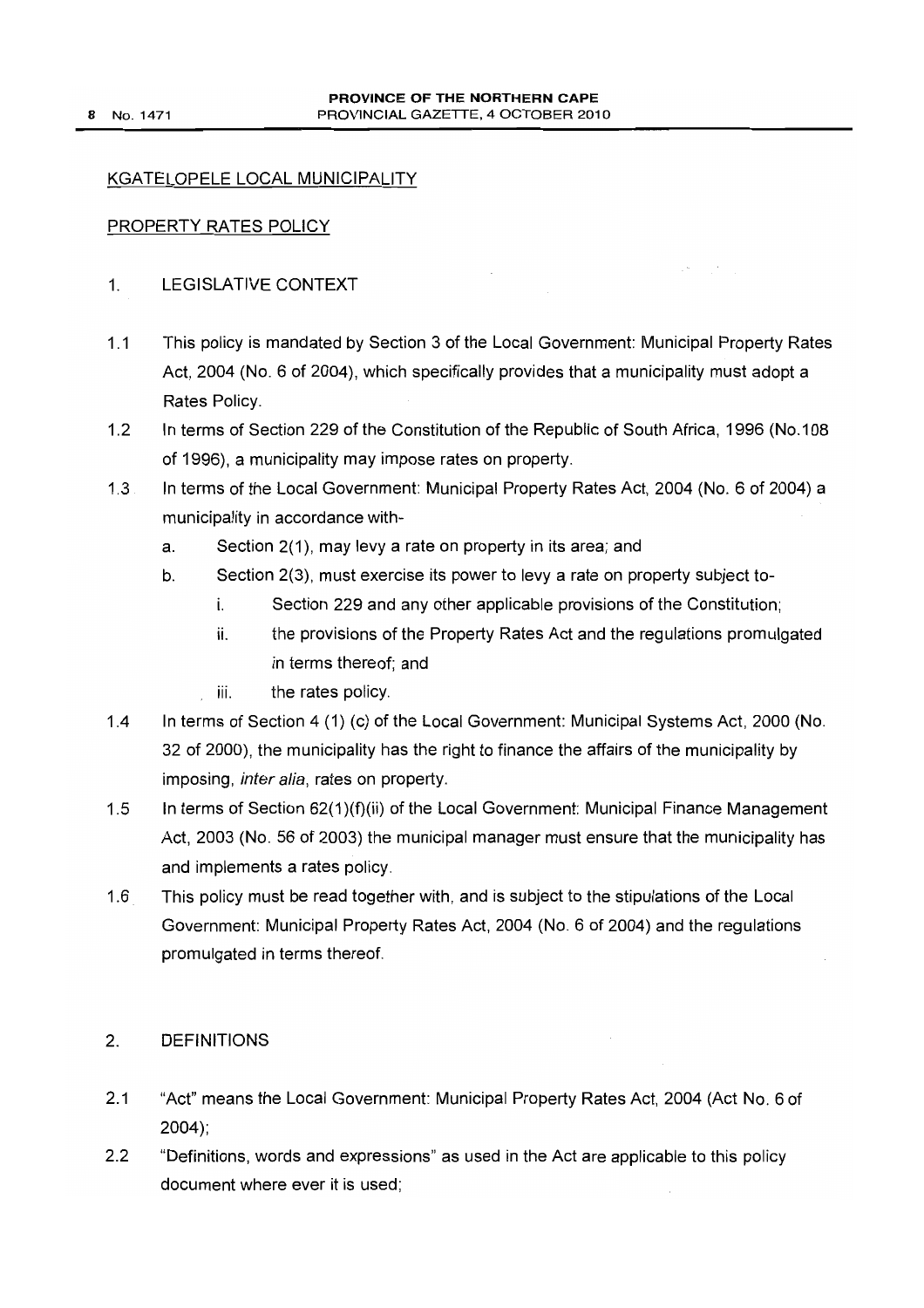- 2.3 "Municipality" means the municipality of Kgatelopele;
- 2.4 "Privately owned towns serviced by the owner" means single properties, situated in an area not ordinarily being serviced by the municipality, divided through sub division or township establishment into (ten or more) full title stands and/ or sectional units and where all services inclusive of water, electricity, sewerage and refuse removal and roads development are installed at the full cost of the developer and maintained and rendered by the residents of such estate.
- 2.5 "Residential property" means improved property that:
	- (a) is used predominantly (60% or more) for residential purposes including any adjoining property registered in the name of the same owner and used together with such residential property as if it were one property. Any such grouping shall be regarded as one residential property for rate rebate or valuation reduction purposes.
	- (b) is a unit registered in terms of the Sectional Title Act and used predominantly for residential purposes.
	- (c) Is owned by a share-block company and used solely for residential purposes.
	- (d) Is a residence used for residential purposes situated on property used for or related to educational purposes.

And specifically exclude vacant land irrespective of its zoning or intended use.

#### 3. POLICY PRINCIPLES

3.1 Rates are levied in accordance with the Act as an amount in the rand based on the market value of all rateable property contained in the municipality's valuation roll and supplementary valuation roll.

3.2 As allowed for in the Act, the municipality has chosen to differentiate between various categories of property and categories of owners of property as contemplated in clause 7 and 8 of this policy. Some categories of property and categories of owners are granted relief from rates. The municipality however does not grant relief in respect of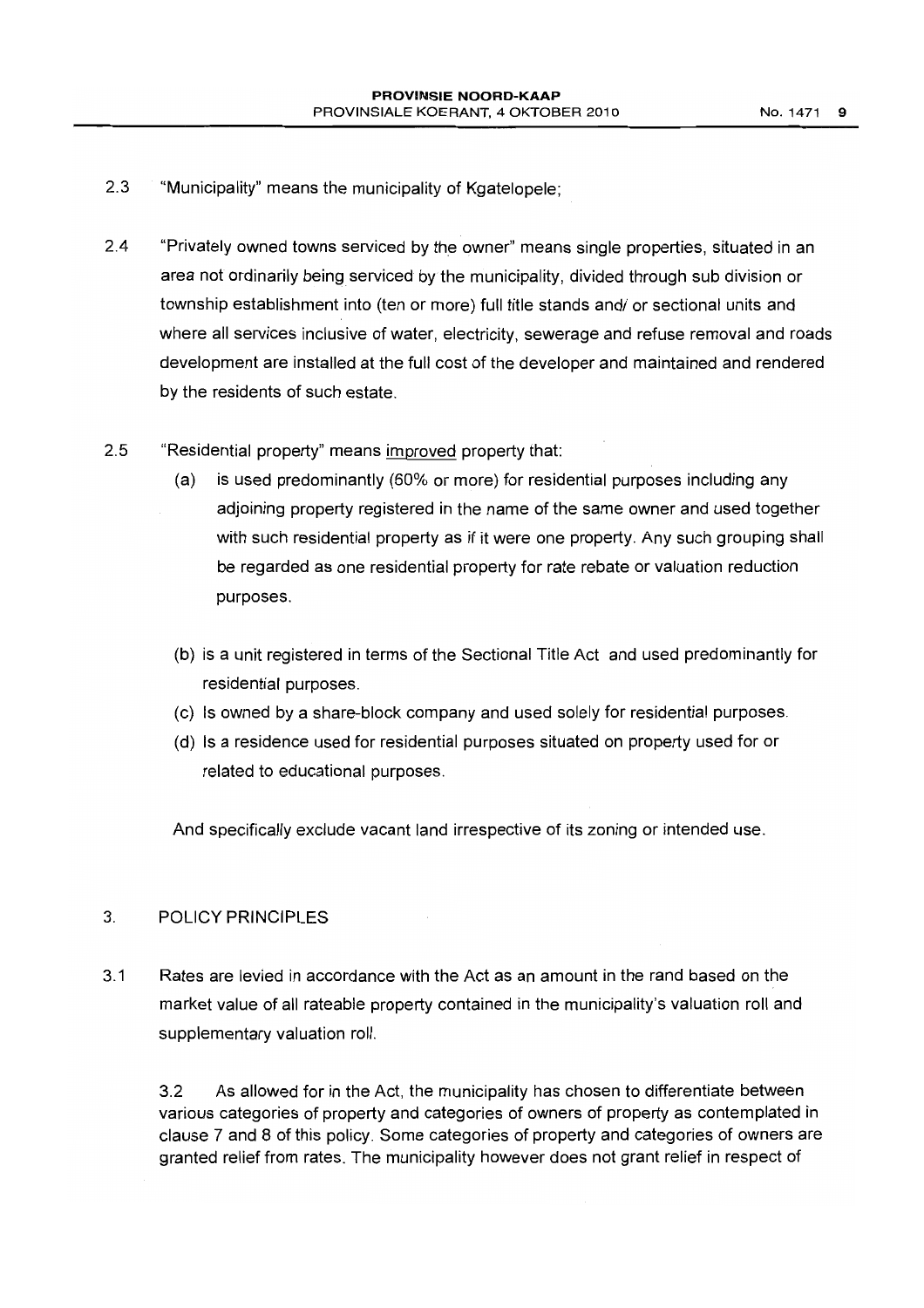payments for rates to any category of owners or properties, or to owners of properties on an individual basis.

- 3.3 There would be no phasing in of rates based on the new valuation roll, except as prescribed by legislation and in accordance with clause 16 of this policy.
- 3.4 The rates policy for the municipality is based on the following principles:
	- $(a)$  Equity

The municipality will treat all ratepayers with similar properties the same.

(b) Affordability

The ability of a person to pay rates will be taken into account by the municipality. In dealing with the poor/indigent ratepayers the municipality will provide relief measures through exemptions, reductions or rebates.

(c) Sustainability

Rating of property will be implemented in a way that:

- i. it supports sustainable local government by providing a stable and buoyant revenue source within the discretionary control of the municipality; and
- ii. Supports local social economic development

# (d) Cost efficiency

Rates will be based on the value of all rateable property and will be used to fund community and subsidised services after taking into account profits generated on trading (water, electricity) and economic (refuse removal, sewerage removal) services and the amounts required to finance exemptions, rebates, reductions and phasing-in of rates as approved by the municipality from time to time.

#### 4. SCOPE OF THE POLICY

This policy document guides the annual setting (or revision) of property rates. It does not make specific property rates proposals. Details pertaining to the applications of the various property rates are published in the Provincial Gazette and the municipality's schedule of tariffs, which must be read in conjunction with this policy.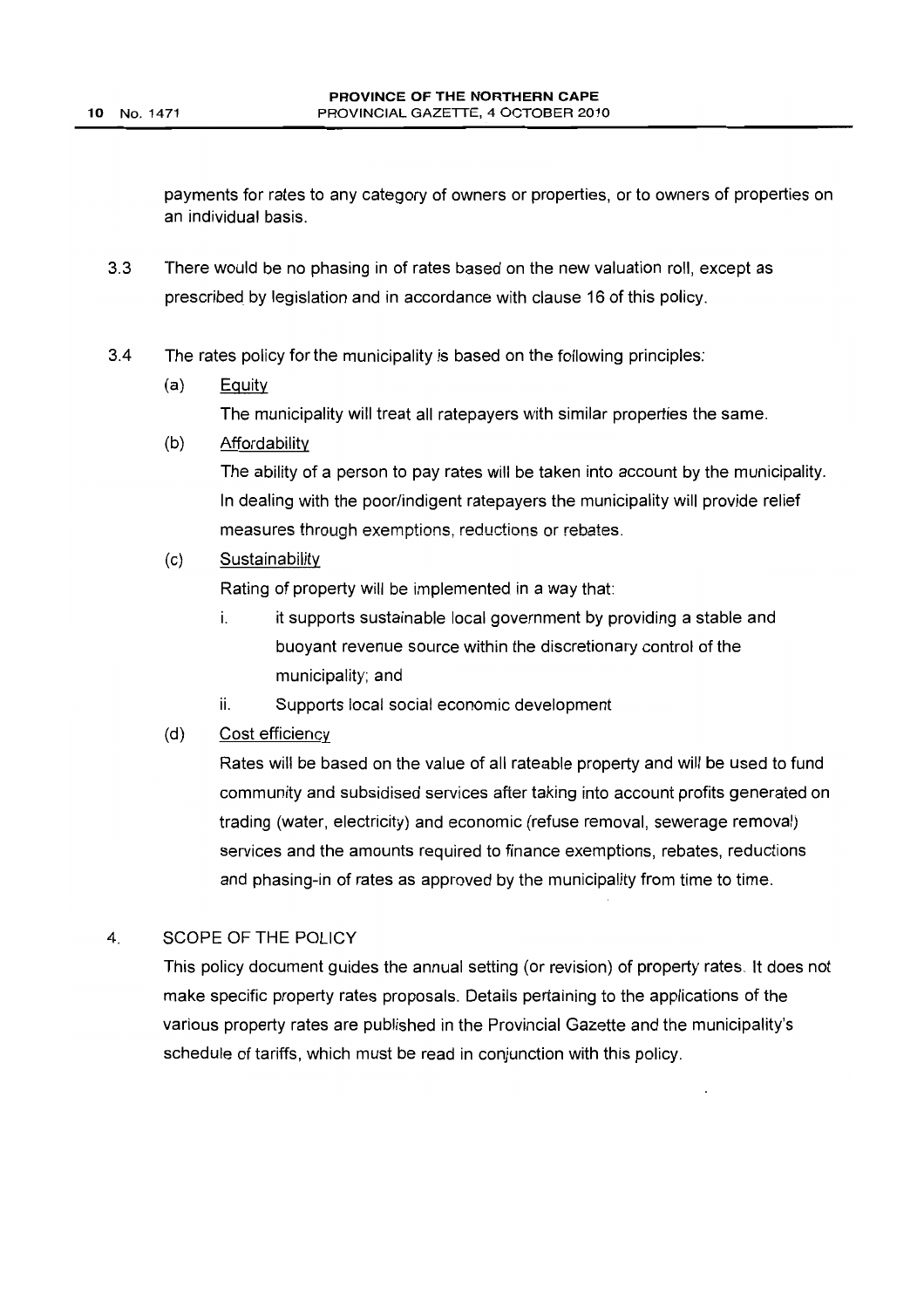## 5. APPLICATION OF THE POLICY

In imposing the rate in the rand for each annual operating budget component, the municipality shall grant exemptions, rebates and reductions to the categories of properties and categories of owners as allowed for in this policy document.

# 6. PRINCIPLES APPLICABLE TO FINANCING OF SERVICES

- 6.1 The municipal manager or his/her nominee must, subject to the guidelines provided by the National Treasury and Executive Mayor or Executive Committee of the municipality, make provision for the following classification of services:-
	- (a) Trading services
		- i. Water
		- ii. Electricity
	- (b) Economic services
		- i. Refuse removal.
		- ii. Sewerage disposal.
	- (c) Community and subsidised services These include all those services ordinarily being rendered by the municipality excluding those mentioned in 6.1 (a) and (b).
- 6.2 Trading and economic services as referred to in clauses (a) and (b) must be ring fenced and financed from service charges while community and subsidised services referred to in clause (c) will be financed from surpluses on trading and economic services, regulatory fees, rates and rates related income.

# 7. CATEGORIES OF PROPERTY

- 7.1 Different rates may be levied in respect of the following categories of rateable properties and such rates will be determined on an annual basis during the compilation of the annual budget:-
	- 7.1.1 Residential properties;
	- 7.1.2 Industrial properties;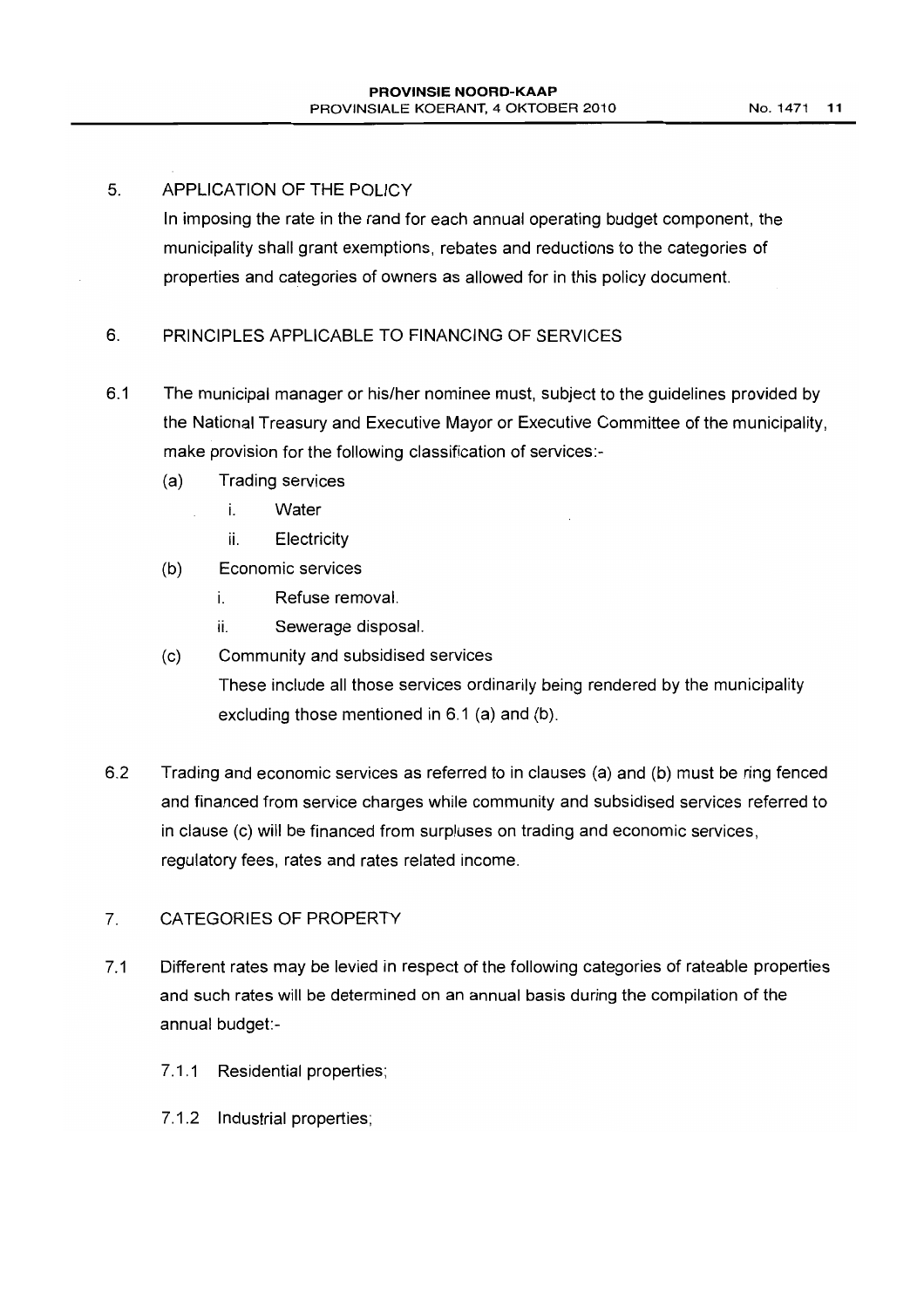- 7.1.3 Business/office properties;
- 7.1.4 Business/commercial properties;
- 7.1.5 Farm properties (including small holdings) used for:-
	- Agricultural purposes only;
	- Commercial purposes;
	- Industrial purposes;
	- Residential purposes;
	- Recreational purposes such as sport farms and/or resorts or game farms;
	- Mining purposes;
	- A combination of above purposes;
- 7.1.6 Farm properties not used for any purpose;
- 7.1.7 State owned properties;
- 7.1.8 Municipal properties;
- 7.1.9 Public service infrastructure referred to in the Act;
- 7.1.10 Privately owned towns serviced by the owner;
- 7.1.11 Informal settlements;
- 7.1.12 State trust land;
- 7.1.13 Communal land as defined in section 1 of the Communal Land Rights Act of 2004;
- 7.1.14 Properties-
	- acquired through the Provision of the Land and Assistance Act, 1993(Act 126 of 1993), or the Restitution of Land Rights Act, 1994 (Act 22 of 1994); or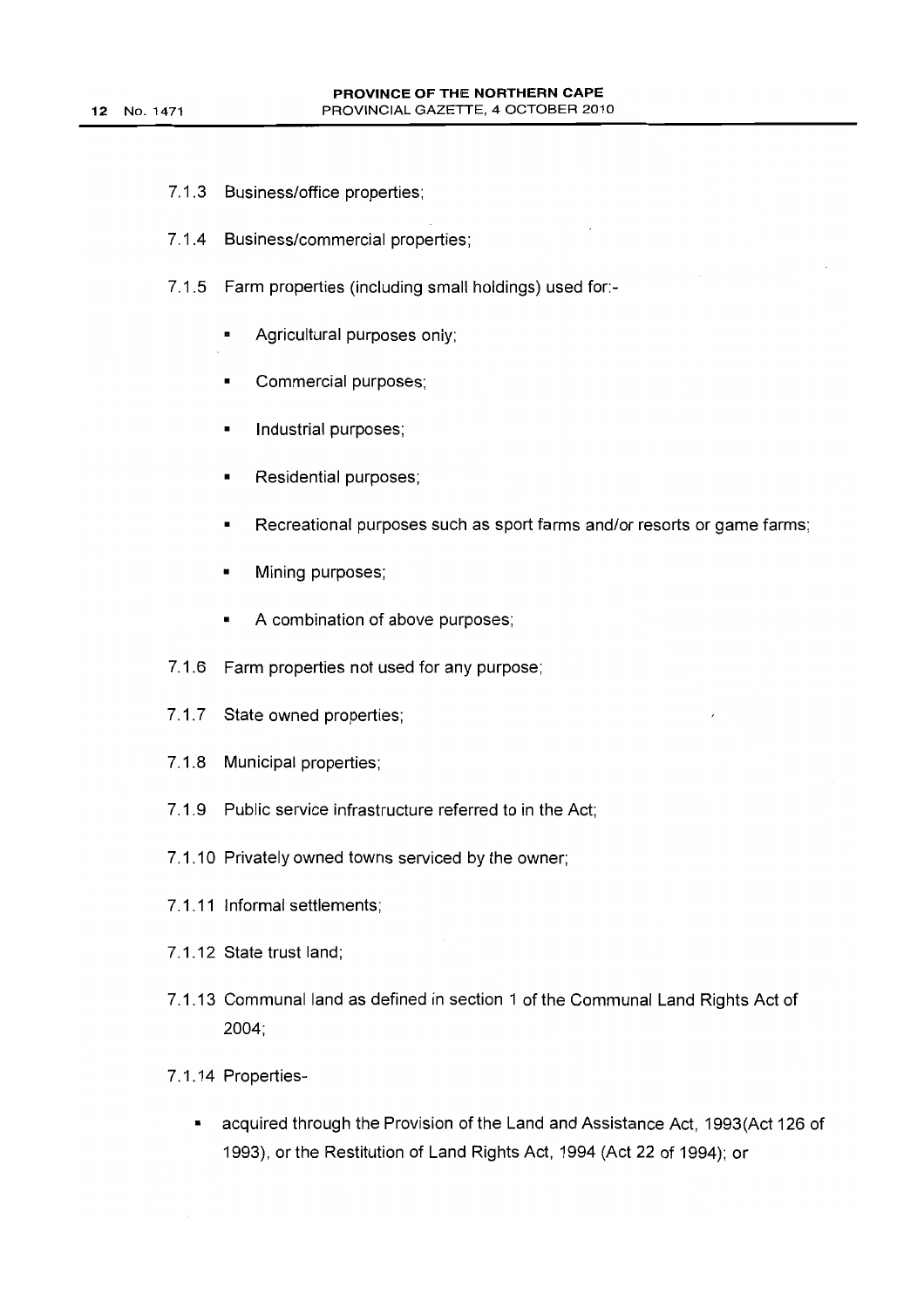- Properties subject to the Communal Property Associations Act, 1996 (Act 28 of 1996);
- 7.1.15 Protected areas;
- 7.1.16 Properties on which national monuments are proclaimed;
- 7.1.17 Properties owned by Public Benefit Societies;
- 7.1.18 Properties used for multiple purposes;
- 7.1.19 Privately developed estates.
- 7.2 In determining the category of a property referred to in 7.1 the municipality shall take into consideration the following criteria or a combination thereof-
	- The use of the property;
	- Permitted use of the property; and
	- The geographical area in which the property is situated.
- 7.3 In order to create certainty and to ensure consistency the criteria mentioned in 7.2 shall be applied as indicated below in order of priority and no deviation is permissible:
	- 7.3.1 Properties shall first of aii be categorised in accordance with their formal zoning. Town planning schemes, town establishment schemes and town planning regulations may be used to determine the formal zoning.
	- 7.3.2 If, for whatever reason, the status or zoning of a property cannot be determined in terms of 7.3.1 the actual use shall then be determined in order to appropriately categorise such property. All relevant information, including circumstantial evidence, may be taken into consideration in an attempt to determine for what purpose the property is being used. A physical inspection may be done to acquire the necessary information.
	- 7.3.3 The geographical area in which a property is situated may be used to assist in the categorisation of a property when the provisions of 7.3.1 can not be applied. However, the geographical area as a criterion should not be used in isolation.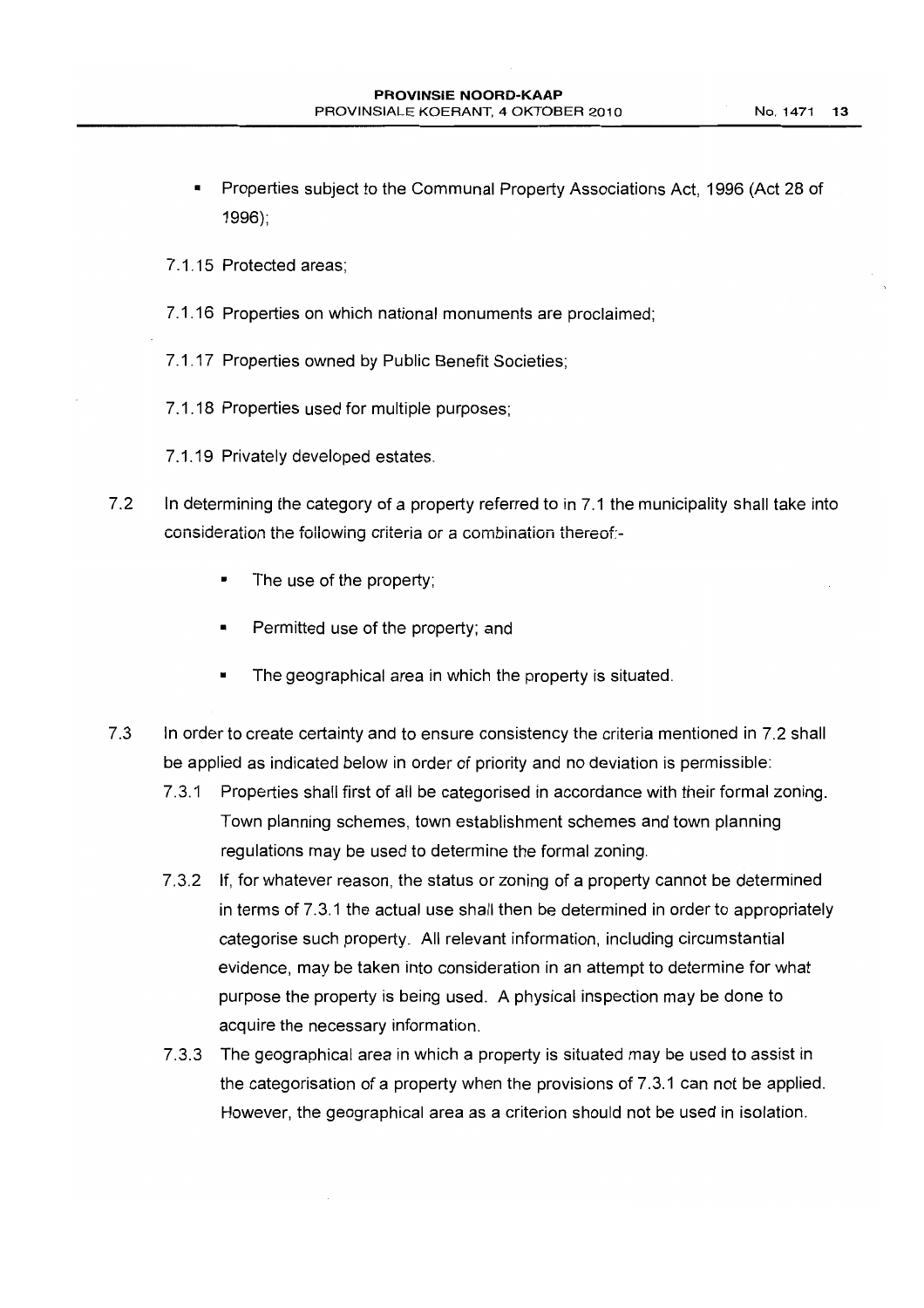7.4 Properties used for multiple purposes shall be categorised and rated as provided for in section 9 of the Act and as more fully described in clause 9.

### 8. CATEGORIES OF OWNERS

8.1 For the purpose of granting exemptions, reductions and rebates in terms of clause 11, 12 and 13 respectively the following categories of owners of properties are determined::

(a) Those owners who qualify and who are registered as indigents in terms of the adopted indigent policy of the municipality;

(b) Those owners who do not qualify as indigents in terms of the adopted indigent policy of the municipality but whose total monthly income is less than the amount annually determined by the municipality in its budget;

- (c) Owners of property situated within an area affected by
	- i. a disaster within the meaning of the Disaster Management Act, 2002 (Act No. 57 of 2002); or
		- ii. serious adverse social or economic conditions.
- (d) Owners of residential properties with a market value below the amount as determined annually by the municipality in its budget; and
- (e) Owners of agricultural properties as referred to in clause 13.1 (e).

#### 9. PROPERTIES USED FOR MULTIPLE PURPOSES

- 9.1 Rates on properties used for multiple purposes will be levied as follows:
	- (a) In accordance with the "permitted use of the property".
	- (b) In accordance with the "dominant use of the property" if (a) cannot be applied; or
	- (c) In accordance with the "different uses" by apportioning the market value of a category of property to the different purposes for which the property is used if both (a) and (b) above cannot be applied.

# 10. DIFFERENTIAL RATING

10.1 Criteria for differential rating on different categories of properties will be according to-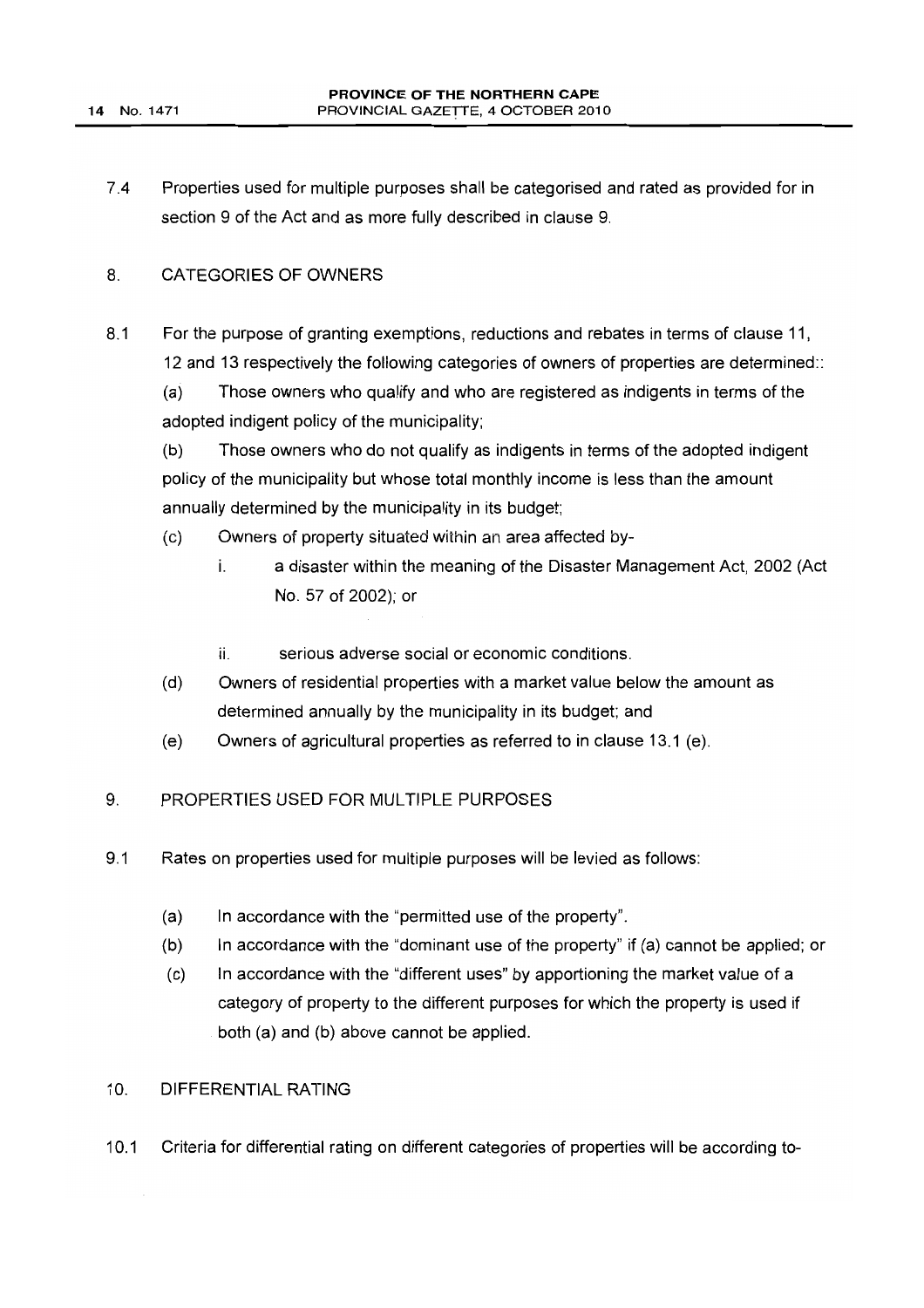- (a) The nature of the property including its sensitivity to rating e.g. agricultural properties used for agricultural purposes.
- (b) The promotion of social and economic development of the municipality.
- 10.2 Differential rating among the various property categories will be done by way of setting different cent amount in the rand for each property category; and
- 10.3 by way of reductions and rebates as provided for in this policy document.

# 11. EXEMPTIONS

- 11.1 The following categories of property are exempted from rates:
	- (a) Municipal properties

Municipal properties are exempted from paying rates as it will increase the rates burden or service charges to property owners or consumers.

(b) Residential properties

All residential properties with a market value of less than the amount as annually determined by the municipality are exempted from paying rates. The impermissible rates contemplated in terms of section 17(1) (h) of the Property Rates Act is included in the amount referred to above as annually determined by the municipality. This is an important part of the council's indigent policy and is aimed primarily at alleviating poverty.

# (c) Cemeteries and crematoriums Registered in the names of private persons and operated not for gain.

- (d) Public Service Infrastructure Is exempted from paying rates as they provide essential services to the community
- (e) Public Benefit Organisations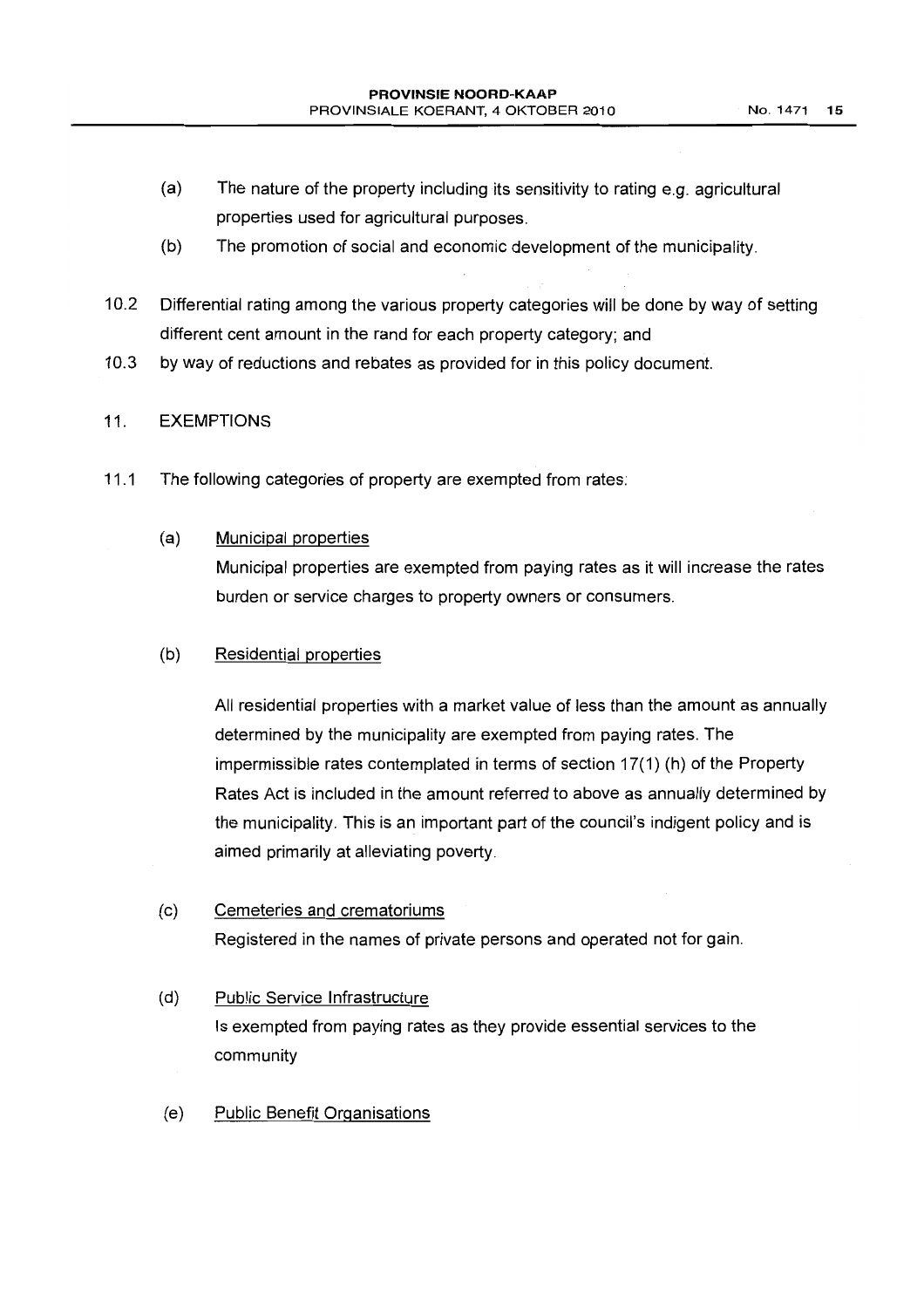The following Public Benefit Organisations may apply for the exemption of property rates subject to producing a tax exemption certificate issued by the South African Revenue Services (SARS) as contemplated in Part 1 of the Ninth Schedule of the Income Tax Act, 1962 (No 58 of 1962):

### i. Health care institutions

Properties used exclusively as a hospital, clinic and mental hospital, including workshops used by the inmates, laundry or cafeteria facilities, provided that any profits from the use of the property are used entirely for the benefit of the institution and/or to charitable purposes within the municipality.

### ii. Welfare institutions

Properties used exclusively as an orphanage, non-profit retirement villages, old age home or benevolent/charitable institution, including workshops used by the inmates, laundry or cafeteria facilities, provided that any profits from the use of the property are used entirely for the benefit of the institution and/or to charitable purposes within the municipality.

# iii. Educational institutions

Property belonging to educational institutions declared or registered by law.

iv. Independent schools

Property used by registered independent schools for educational purposes only.

v. Charitable institutions

Property belonging to not-for-gain institutions or organisations that perform charitable work.

# vi. Sporting bodies

Property used by an organisation whose sole purpose is to use the property for sporting purposes on a non-professional basis.

vii. Cultural institutions

Properties declared in terms of the Cultural Institutions Act, Act 29 of 1969 or the Cultural Institutions Act, Act 66 of 1989.

viii. Museums, libraries, art galleries and botanical gardens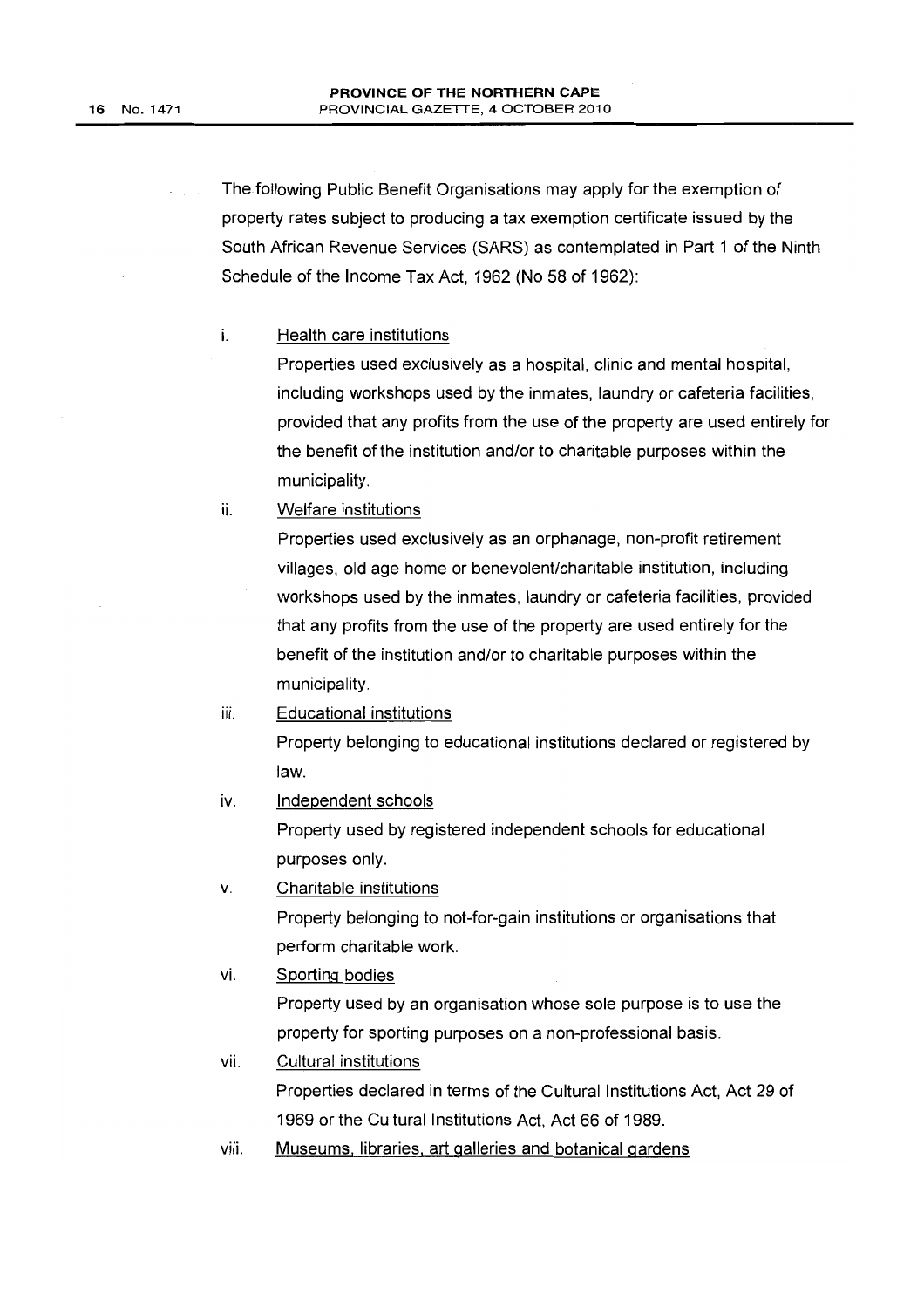Registered in the name of private persons, open to the public and not operated for gain.

- ix. Youth development organisations Property owned and/or used by organisations for the provision of youth leadership or development programmes.
- x. Animal welfare Property owned or used by institutions/organisations whose exclusive aim is to protect birds, reptiles and animals on a not-for-gain basis.
- 11.2 Exemptions will be subject to the following conditions:
	- (a) all applications referred to in 11.1 (e) must be addressed in writing to the municipality;
	- (b) a SARS tax exemption certificate must be attached to aii applications;
	- (c) the municipal manager or his/her nominee must approve all applications;
	- (d) applications must reach the municipality before the end of October preceding the start of the new municipal financial year for which relief is sought; and
	- (e) the municipality retains the right to refuse exemptions if the details supplied in the application form were incomplete, incorrect or false.

# 12. REDUCTIONS

- 12.1 Reductions as contemplated in section 15 of the Act will be considered on an ad-hoc basis in the event of the following:
	- 12.1.1 Partial or total destruction of a property.
	- 12.1.2 Disasters as defined in the Disaster Management Act, 2002 (Act 57 of 2002).
- 12.2 The following conditions shall be applicable in respect of 12.1:-
	- 12.2.1 The owner referred to in 12.1.1 shall apply in writing for a reduction and the onus will rest on such applicant to prove to the satisfaction of the municipality that his property has been totally or partially destroyed. He/ she will also have to indicate to what extent the property can still be used and the impact on the value of the property.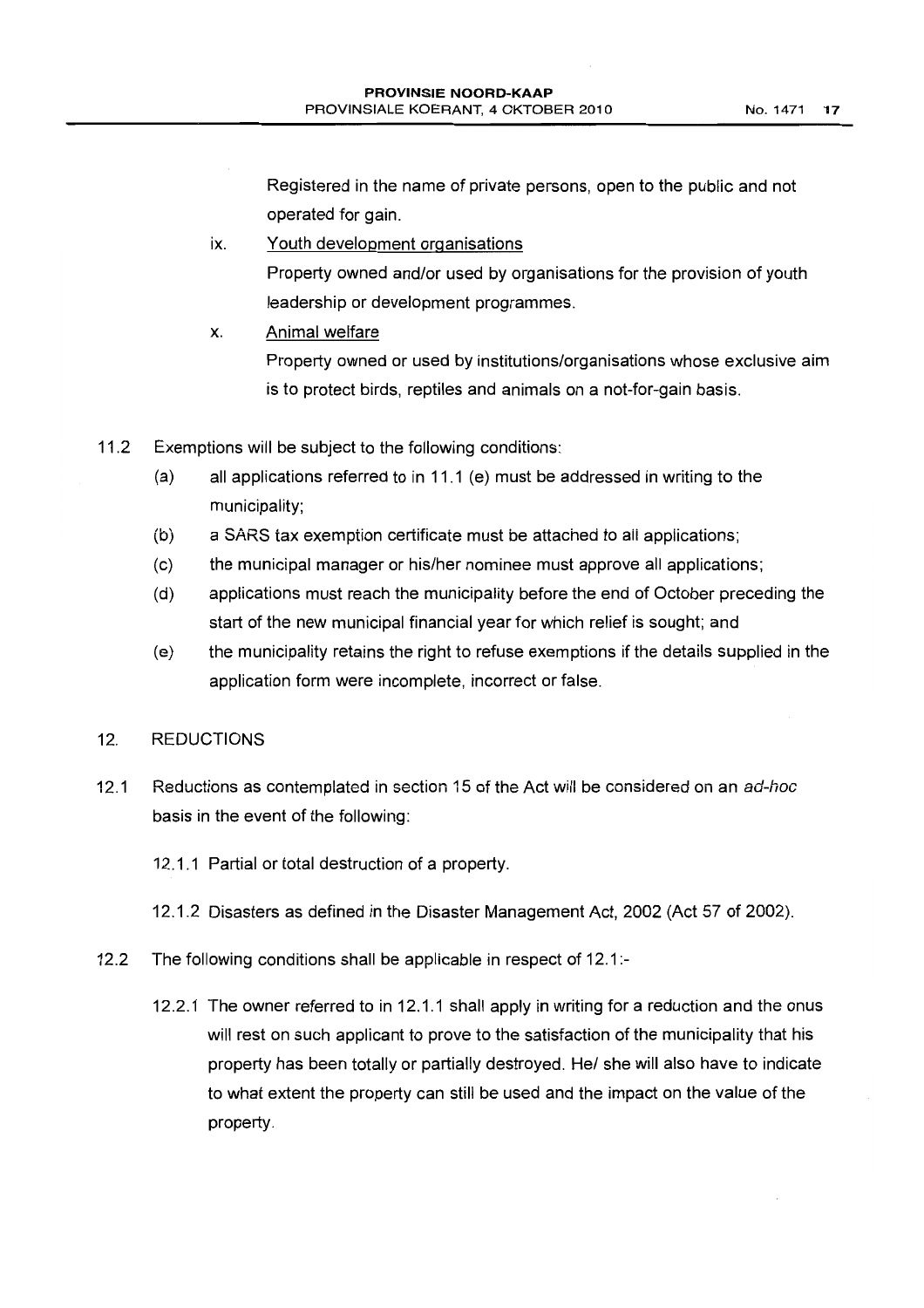- 12.2.2 Property owners will only qualify for a rebate if affected by a disaster as referred to in the Disaster Management Act, 2002 (Act No. 57 of 2002).
- 12.2.3 A maximum reduction of 60% will be allowed in respect of both 12.1.1 and 12.1.2.
- 12.2.4 An ad-hoc reduction will not be given for a period in excess of 6 months, unless the municipality gives further extension on application.
- 12.2.5 If rates were paid in advance prior to granting of a reduction the municipality will give credit to such an owner as from the date of reduction until the date of lapse of the reduction or the end of the period for which payment was made whichever occurs first.

#### 13. REBATES

- 13.1. Categories of property
	- (a) Business, commercial and industrial properties
		- i. The municipality may grant rebates to rateable enterprises that promote local, social and economic development in its area of jurisdiction, based on its Local, Social and Economic Development Policy. The following criteria will apply:
			- a. job creation in the municipal area;
			- b. social upliftment of the local community; and
			- c. creation of infrastructure for the benefit of the community.
		- ii. A maximum rebate as annually determined by the municipality will be granted on application subject to:
			- a. a business plan issued by the directors of the company indicating how the local, social and economic development objectives of the municipality are going to be met;
			- b. a continuation plan issued by the directors and certified by auditors of the company stating that the objectives have been met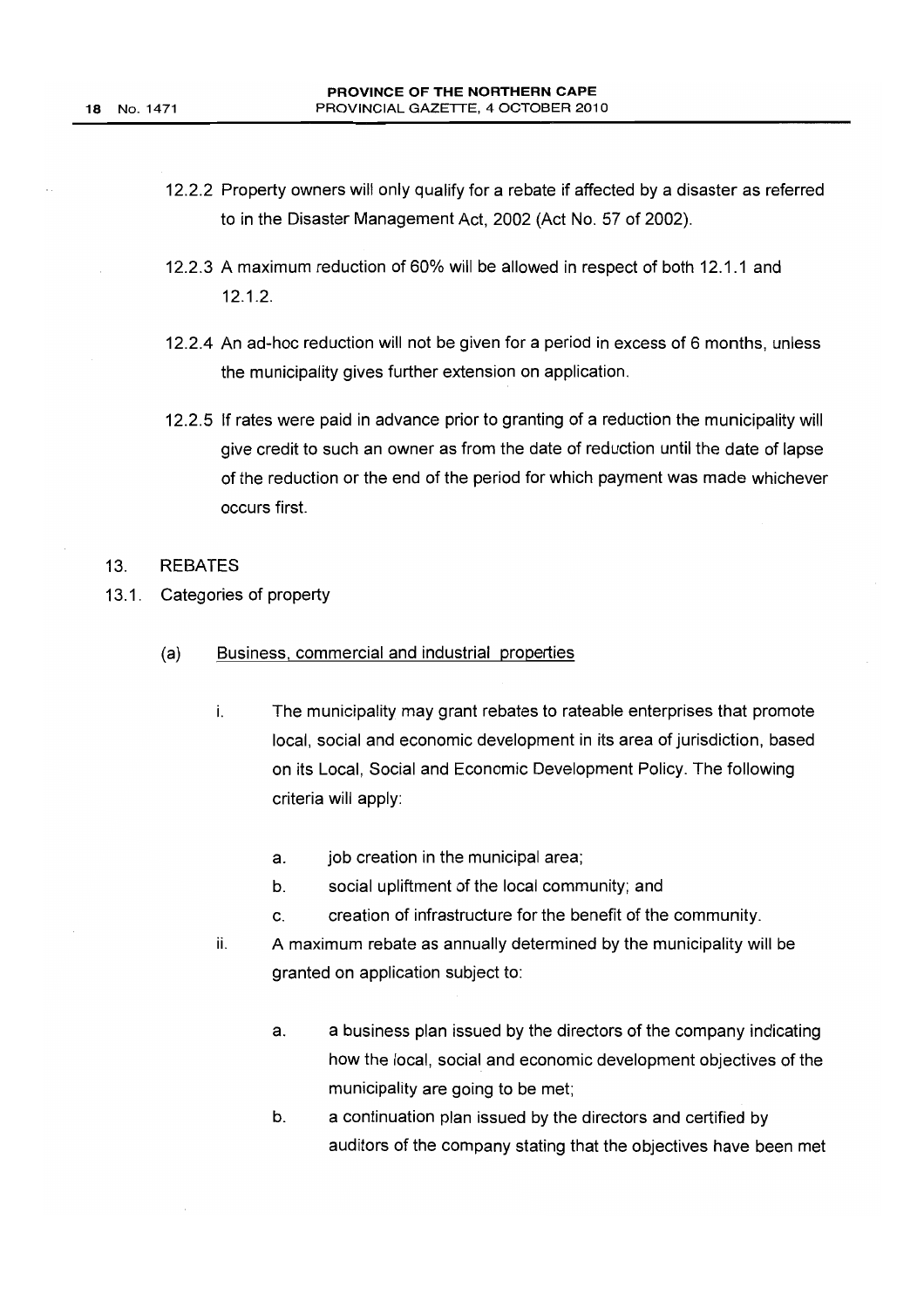in the first year after establishment and how the company plan to continue to meet the objectives;

- c. an assessment by the municipal manager or his/her nominee indicating that the company qualifies; and
- d. a municipal resolution.
- iii. In determining the annual rebate the municipality shall take into consideration all relevant and applicable circumstances.
- (b) State properties As annually determined by the municipality

# (c) Residential properties

The municipality grants a rebate as annually determined which applies to improved residential property that is:

- i. used predominantly for residential purposes,
- ii. registered in terms of the Sectional Title Act,
- iii. owned by a share-block company,
- iv. a rateable residence on property used for or related to educational purposes

# (d) Privately owned towns serviced by the owner

The municipality grants an additional rebate of 20%, which applies to privately owned towns serviced by the owner qualifying as defined in paragraph 2.4 of this policy provided that an application to that effect is received not later than 30 September of each year.

# (e) Agricultural property rebate

i. Agricultural/farm properties will be granted a standard rebate to be annually determined by the municipality provided that the farm owner is taxed by SARS as a farmer and that proof to this extent in the form of the last tax assessment is submitted. If no such tax assessment can be submitted, proof is required that income from farming activities exceeds 40% of the household income.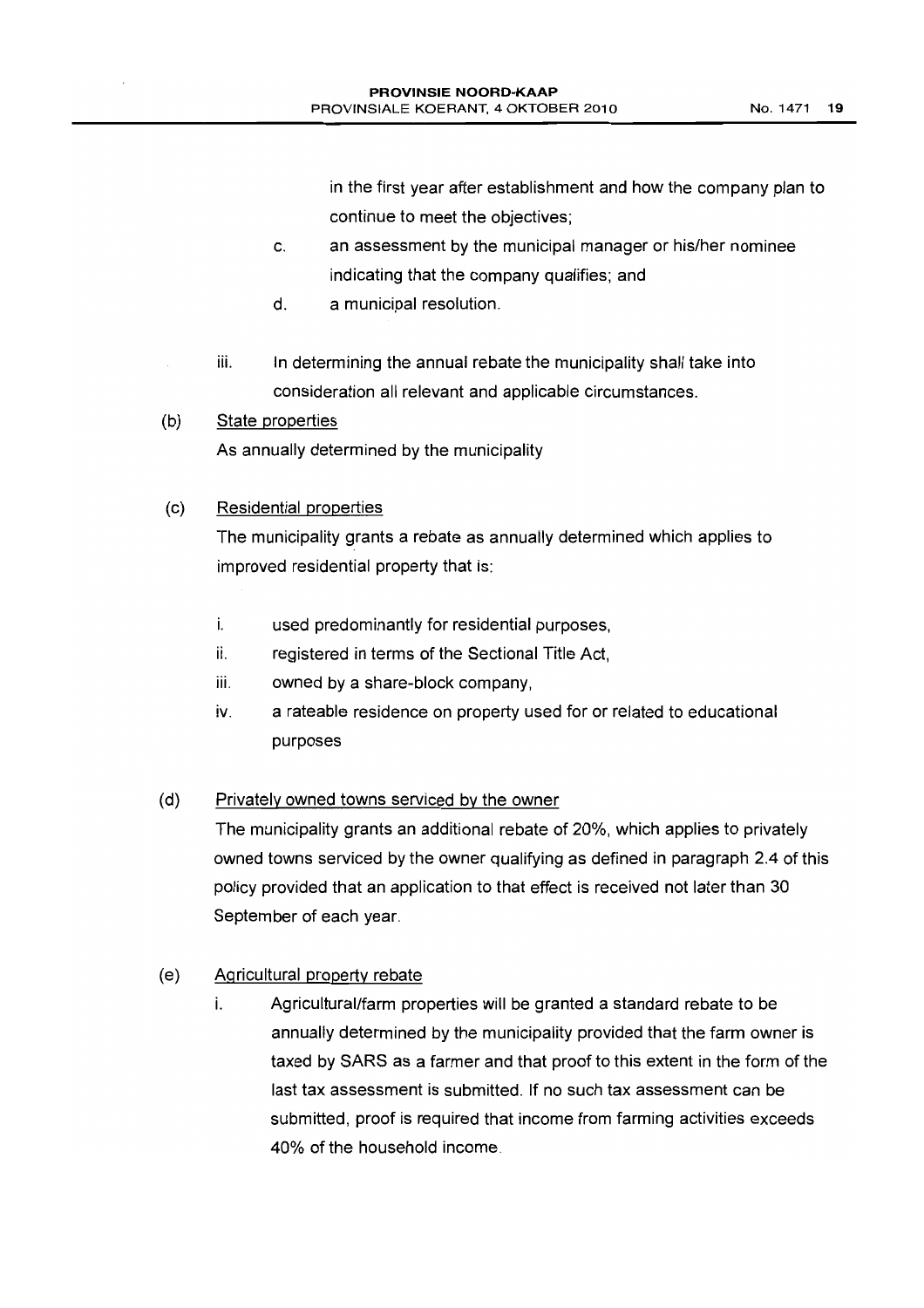ii. An rebate of 70% as annually determined by the municipality will be granted in respect of the following:

a. For the permanent employment of 1 or more legally employed farm workers for an aVerage continuous period of twelve months in accordance with applicable minimum service conditions set by the Department of Labour;

b. For the provision of permanent accommodation to farm workers and their dependants or families;

c. if such residential properties are provided with potable water;

d. if the farmer for the farm workers electrifies such residential properties.

e. if such residential properties are provided with electricity, solar power or generators.

iii. The granting of additional rebates is subject to the following:

> a. the submission of an affidavit by 30 September each year including a certificate from the owner's auditors indicating how service delivery and development obligations of the municipality and contribution to the social and economic welfare of farm workers were met;

b. an assessment by the municipal manager or his/her nominee indicating that the application qualifies; and

c. a municipal council resolution.

### 13.2 Categories of owners

- (a) Retired and Disabled Persons Rate Rebate
	- i. Retired and Disabled Persons qualify for special rebates according to monthly household income. To qualify for the rebate a property owner must:
		- a. occupy the property as his/her normal residence;
		- b. be at least 60 years of age or in receipt of a disability pension from the Department of Welfare and Population Development;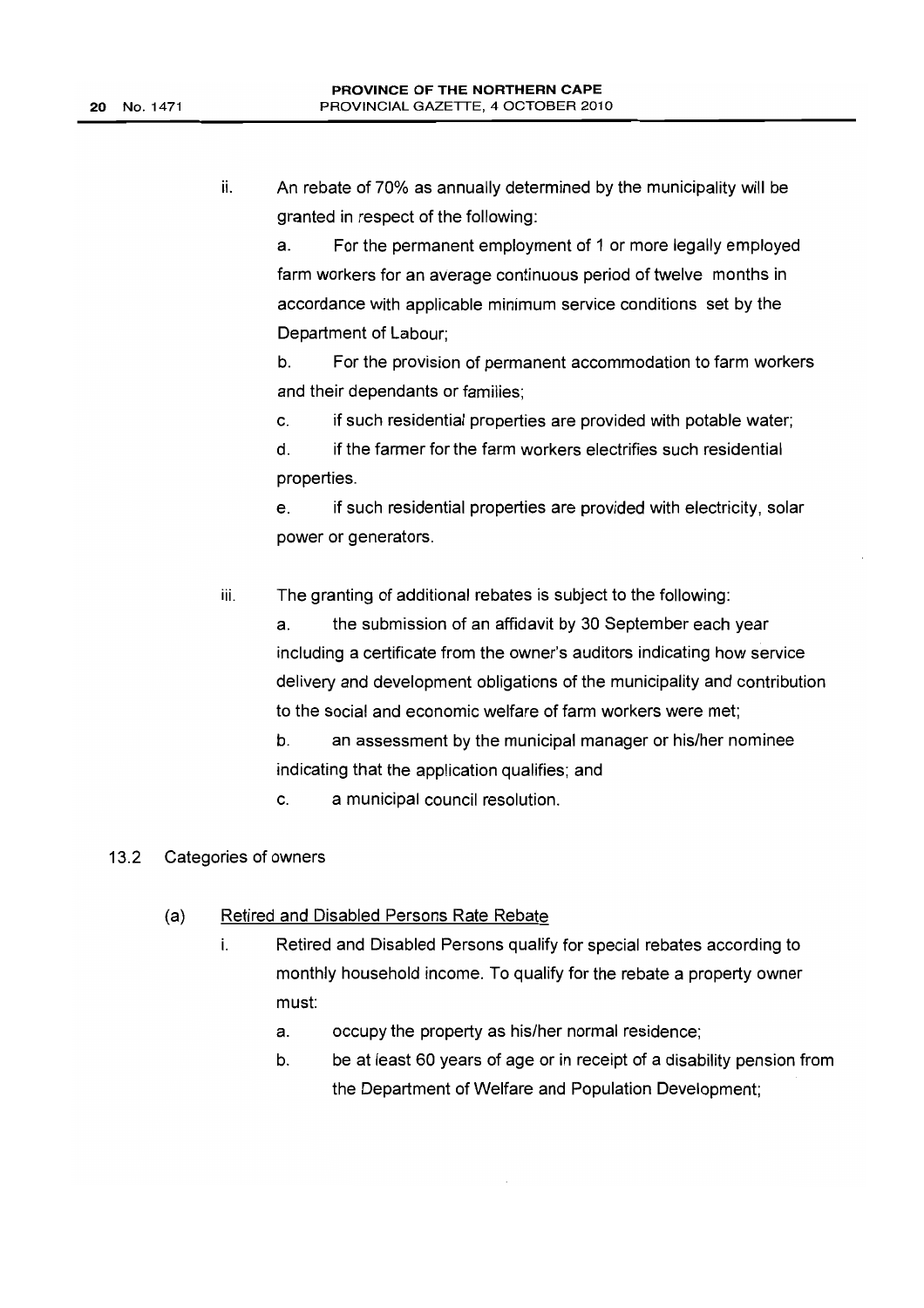- c. be in receipt of a total monthly income from all sources (including income of spouses of owner) not exceeding R21600 per annum;
- d. not be the owner of more than one property; and
- e. provided that where the owner is unable to occupy the property due to no fault of his/her own, the spouse or minor children may satisfy the occupancy requirement.
- ii. Property owners must apply on a prescribed application form for a rebate as determined by the municipality.
- iii. Applications must be accompanied by
	- a. a certified copy of the identity document or any other proof of the owners age which is acceptable to the municipality;
	- b. sufficient proof of income of the owner and his/her spouse;
	- c. an affidavit from the owner;
	- d. if the owner is a disabled person proof of a disability pension payable by the state must be supplied; and
	- e. if the owner has retired at an earlier stage for medical reasons proof thereof must be submitted.
- iv. These applications must reach the municipality before the end of October preceding the start of the new municipal financial year for which relief is sought.
- v. The municipality retains the right to refuse rebates if the details supplied in the application form were incomplete, incorrect or false.

### (b) Child headed families

- i. Families headed by children qualify for special rebates according to monthly household income. To qualify for the rebate the head of the family must:
	- a. occupy the property as his/her normal residence;
	- b. not be older than 18 years of age;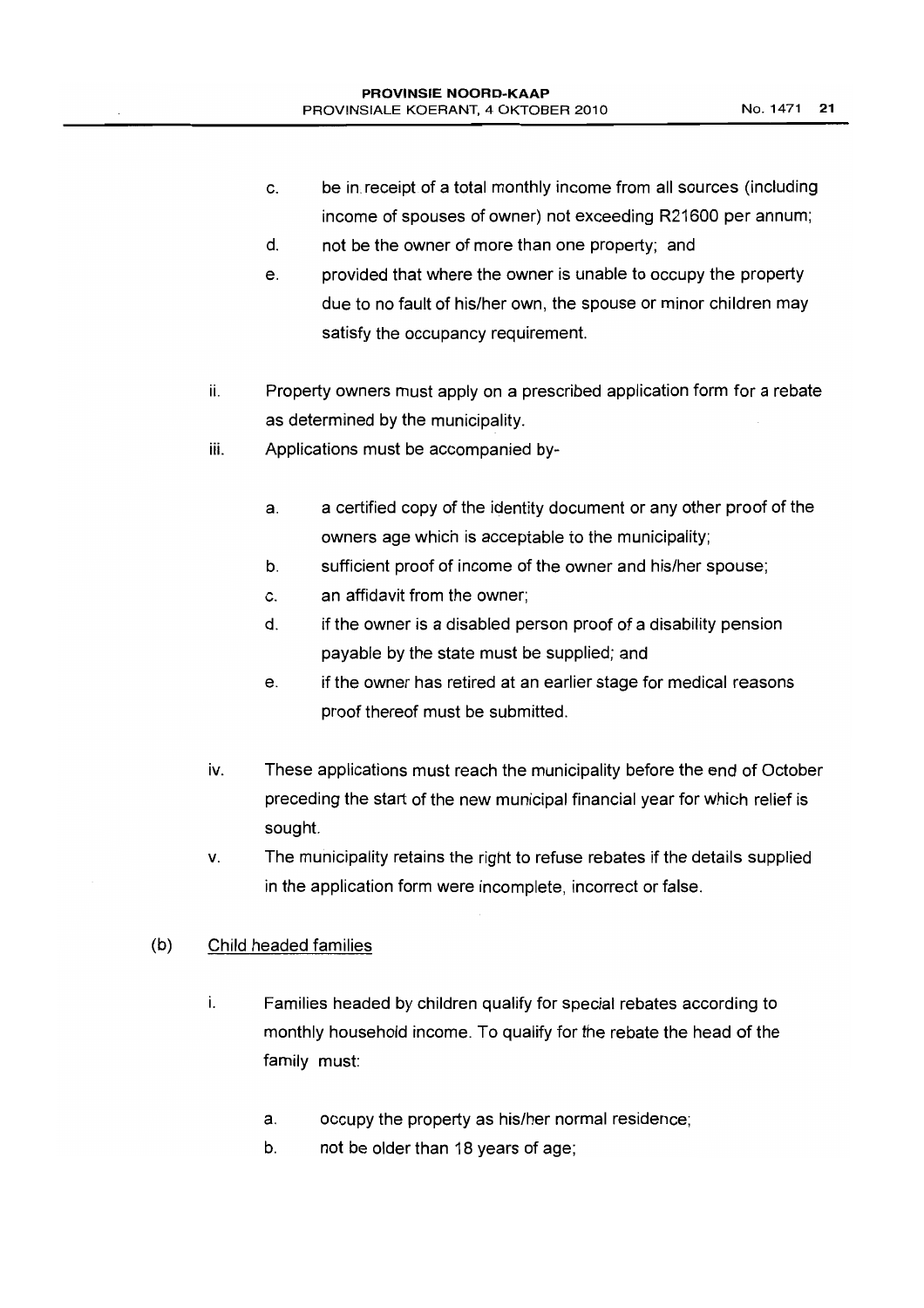$\eta \to \infty$ 

- c. still be a scholar or jobless; and
- d. be in receipt of a total monthly income from all sources not exceeding R21600 per annum;
- ii. The family head must apply on a prescribed application form for a rebate as determined by the municipality and must be assisted by the municipality with completion of the application form;
- iii. Applications must be accompanied by
	- a. a certified copy of the identity document or any other proof of the applicant's age which is acceptable to the municipality;
	- b. sufficient proof of total household income;
	- c. an affidavit from the applicant;
- iv. These applications must reach the municipality before the end of October preceding the start of the new municipal financial year for which relief is sought.
- v. The municipality retains the right to refuse rebates if the details supplied in the application form were incomplete, incorrect or false.

#### 13.3 Properties with a market value below a prescribed valuation level

These properties may, instead of a rate being determined on the market value, be rated a uniform fixed amount per property.

13.4 The extent of the rebate in terms of 13.1, 13.2 and 13.3 shall annually be determined by the municipality and it shall be included in the annual budget.

#### 14. PAYMENT OF RATES

14.1 Ratepayers may choose between paying rates annually in one instalment on or before 30 September or in twelve equal instalments on or before the seventh day of the month following on the month in which it becomes payable.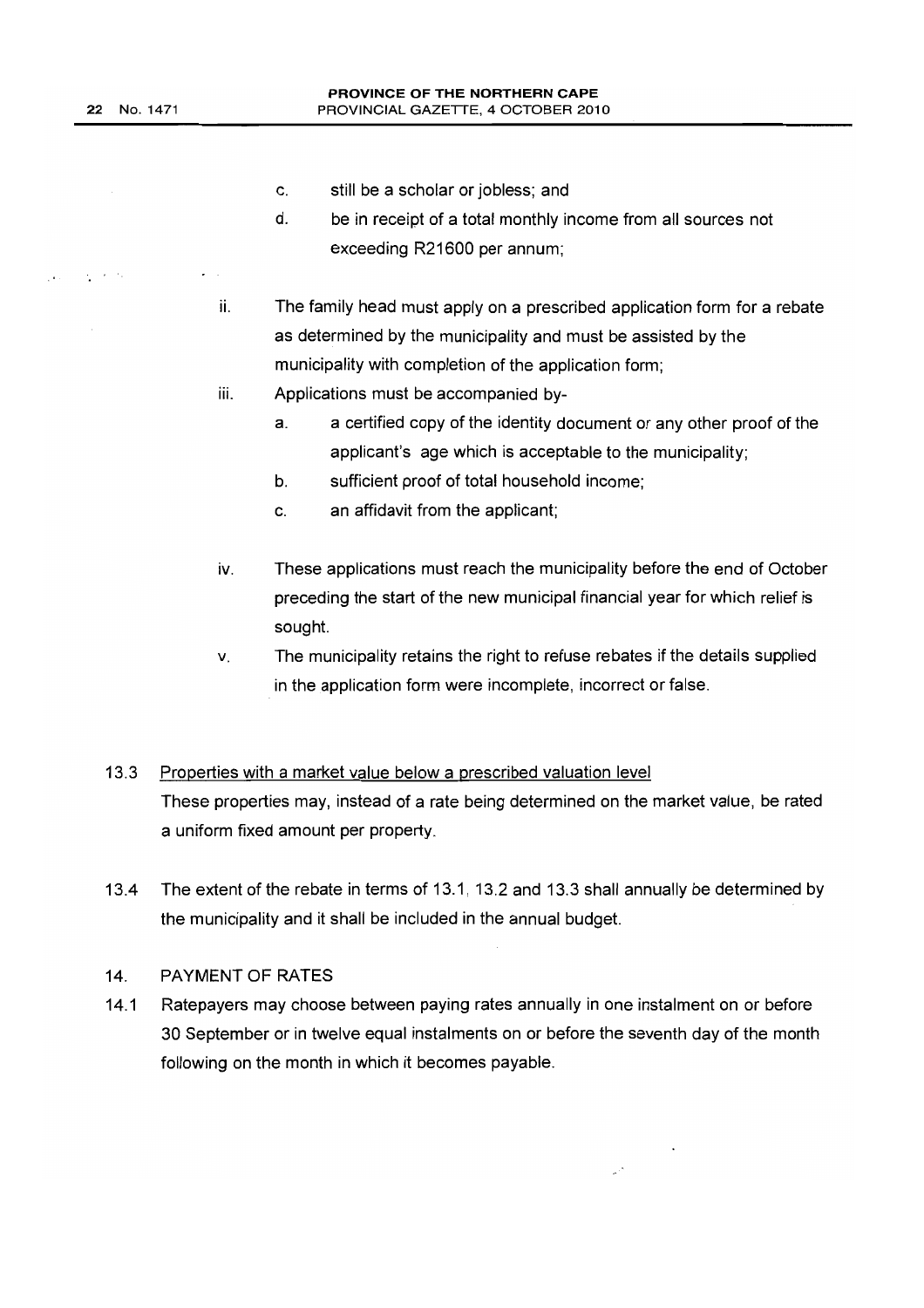- 14.2 If the owner of property that is subject to rates, notify the municipal manager or in an his/her nominee in writing not later than 31 May in any financial year, or such later date in such financial year as may be determined by the municipal manager or his/her nominee that he/she wishes to pay all rates in respect of such property in instalments, such owner
- shall be entitled to pay all rates in the subsequent financial year and each subsequent financial year in twelve instalments until such notice is withdrawn by him/her in a similar manner.
- 14.3 Interest on arrears rates, whether payable on or before 30 September or in equal monthly instalments, shall be calculated in accordance with the provisions of the credit control, debt collection and indigent policy of the municipality.
- 14.4 if a property owner who is responsible for the payment of property rates in terms of this policy, fails to pay such rates in the prescribed manner, it will be recovered from him/her in accordance with the provisions of the Credit Control, Debt Collection and indigent policy of the Municipality.
- 14.5 Arrears rates shall be recovered from tenants, occupiers and agents of the owner, in terms of section 28 and 29 of the Act as follows:
	- 14.5.1 If an amount, due for rates levied on a property, is not paid by the owner by the due date as shown on the account and no reaction is forthcoming from the owner after two written reminders have been issued, the municipality shall recover the amount in full or partially as follows:
	- 14.5.2 From the agent who is lawfully responsible to collect commission or rental in respect of the property concerned;
	- 14.5.3 From a tenant or occupier of the property, only after an attempt was made to collect it from an agent refer to in 14.5.2 but such attempt was unsuccessful or no such agent exists or only a part of the outstanding amount could successfully be recovered.
	- 14.5.4 The amount recoverable is limited to the amount as stipulated in the Act and it may only be recovered after written notice has been served on the party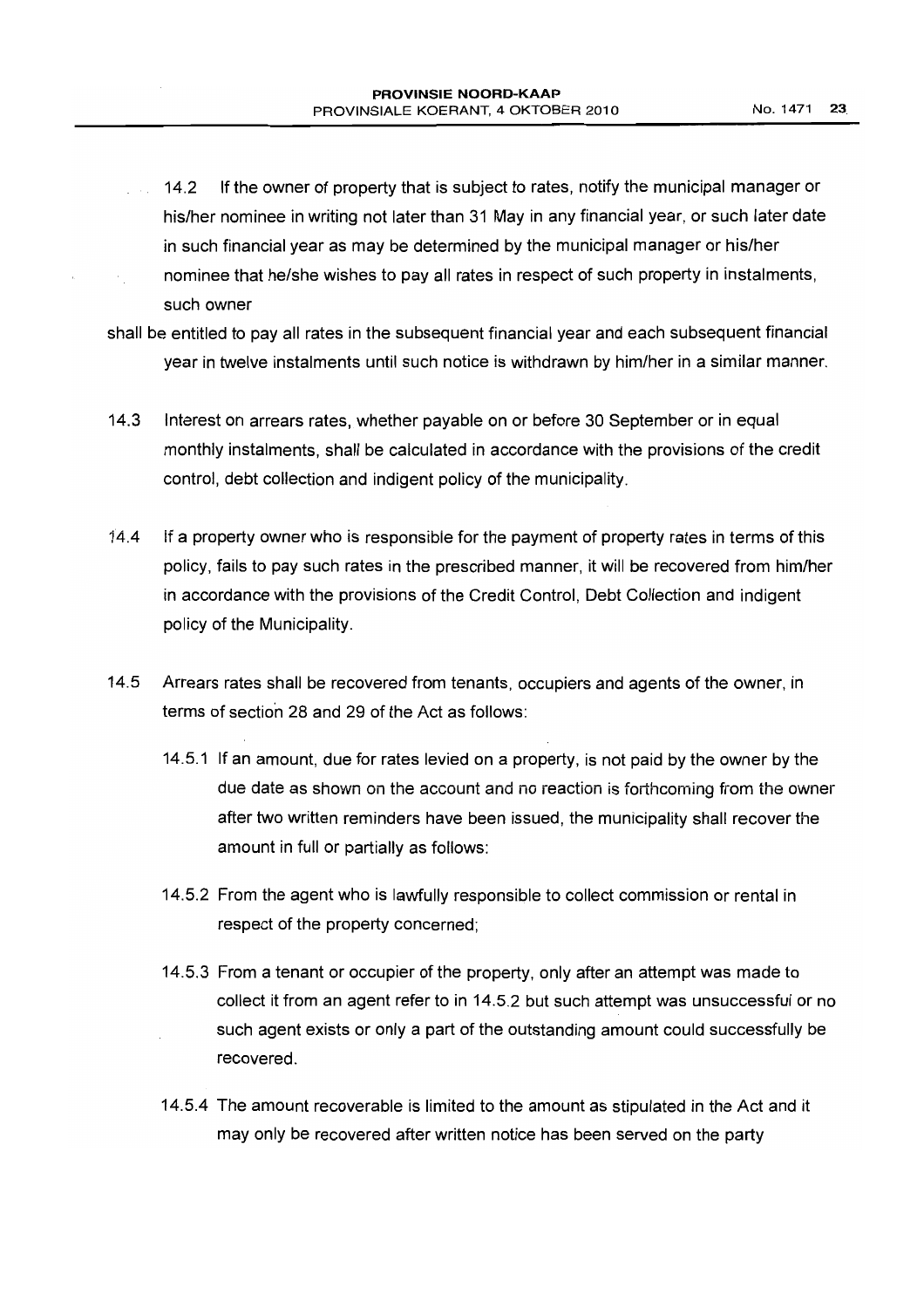concerned (tenant, occupier or agent) of the rates due and payable, but not yet paid by owner of the property.

- 14.5.5 The notice referred to in 14.5.4 shall give the party concerned at least 14 calendar days to pay the outstanding rates.
- 14.6 Where the rates levied on a particular property have been incorrectly determined, whether because of an error or omission on the part of the municipality or false information provided by the property owner concerned or a contravention of the permitted use to which the property concerned may be put, the rates payable shall be appropriately adjusted for the period extending from the date on which the error or omission is detected back to the date on which rates were first levied in terms of the current valuation roll.
- 14.7 In addition, where the error occurred because of false information provided by the property owner or as a result of a contravention of the permitted use of the property concerned, interest on the unpaid portion of the adjusted rates payable shall be levied at the maximum rate permitted by prevailing legislation.

# 15. ACCOUNTS TO BE FURNISHED

- 15.1 The municipality will furnish each person liable for the payment of rates with a written account, which will specify:
	- (i) the amount due for rates payable,
	- (ii) the date on or before which the amount is payable,
	- (iii) how the amount was calculated,
	- (iv) the market value of the property, and
	- (v) rebates, exemptions, reductions or phasing-in, if applicable.
- 15.2 A person liable for payment of rates remains liable for such payment, whether or not such person has received a written account from the municipality. If the person concerned has not received a written account, he/she must make the necessary enquiries with the municipality.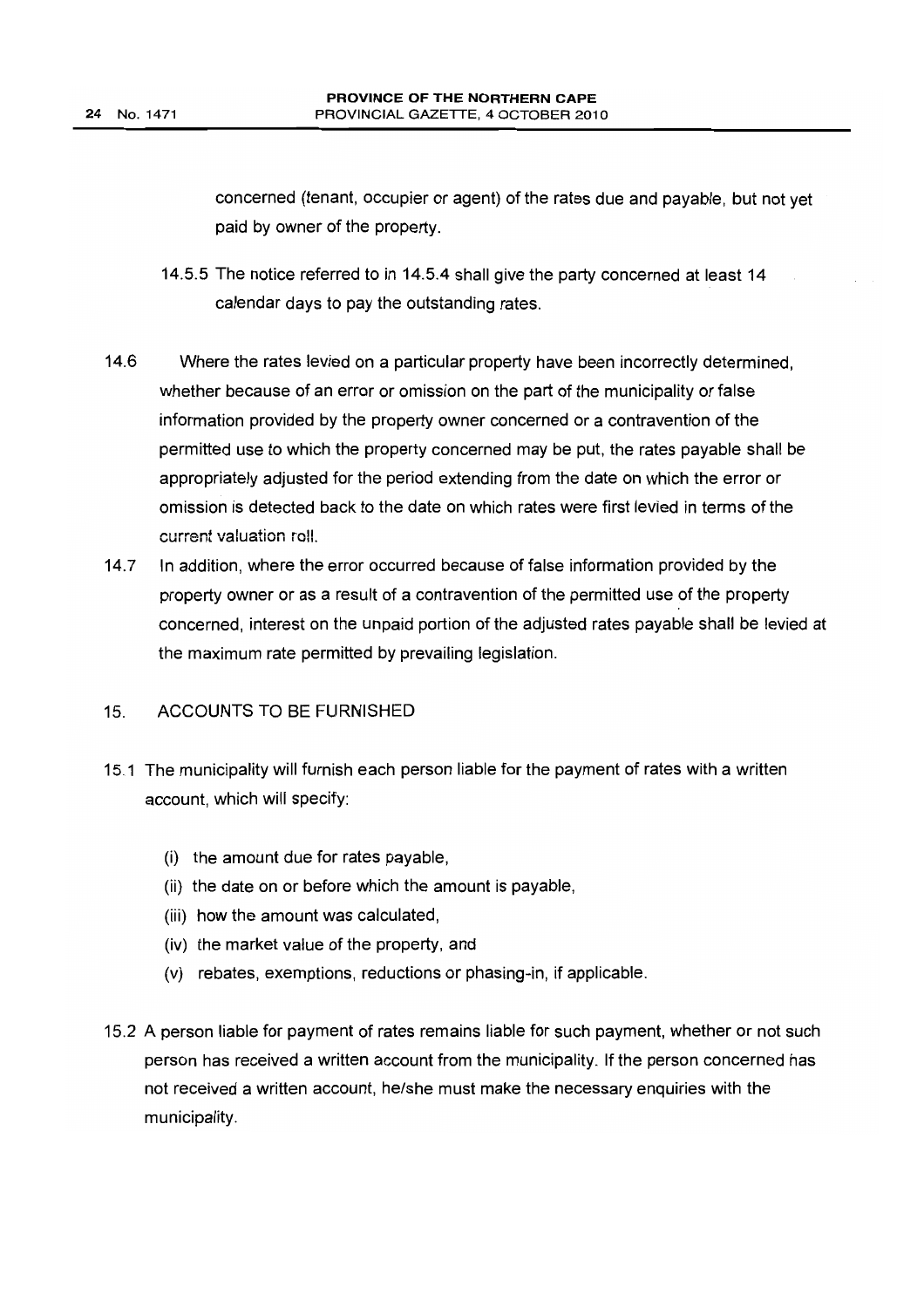15.3 In the case of joint ownership the municipality shall consistently, in order to minimise costs and unnecessary administration, recover rates from one of the joint owners only provided that it takes place with the consent of the owners concerned.

## 16. PHASING IN OF RATES

- 16.1 The rates to be levied on newly rateable property shall be phased in as explicitly provided for in section 21 of the Act.
- 16.2 The phasing-in discount on the properties referred to in section 21 shall be as follows:
	- First year : 75% of the relevant rate;
	- Second year : 50% of the relevant rate; and
	- Third year : 25% of the relevant rate.
- 16.3No rates shall be levied on newly rateable properties that are owned and used By organisations conducting activities that are beneficial to the public and that are registered in terms of the Income Tax Act for those activities, during the first year. Thereafter, the phasing-in discount on these properties shall be as indicated in paragraph 16.2 above

#### 17. SPECIAL RATING AREAS

- 17.1 The municipality will, whenever deemed necessary, by means of a formal Council resolution determine special rating areas in consultation with the relevant communities as provided for in section 22 of the Act.
- 17.2 The following matters shall be attended to in consultation with the committee referred to in clause 17.3 whenever special rating is being considered:
	- 17.2.1 Proposed boundaries of the special rating area;
	- 17.2.2 Statistical data of the area concerned giving a comprehensive picture of the number of erven with its zoning, services being rendered and detail of services such as capacity, number of vacant erven and services that are not rendered;
	- 17.2.3 Proposed improvements clearly indicating the estimated costs of each individual improvement;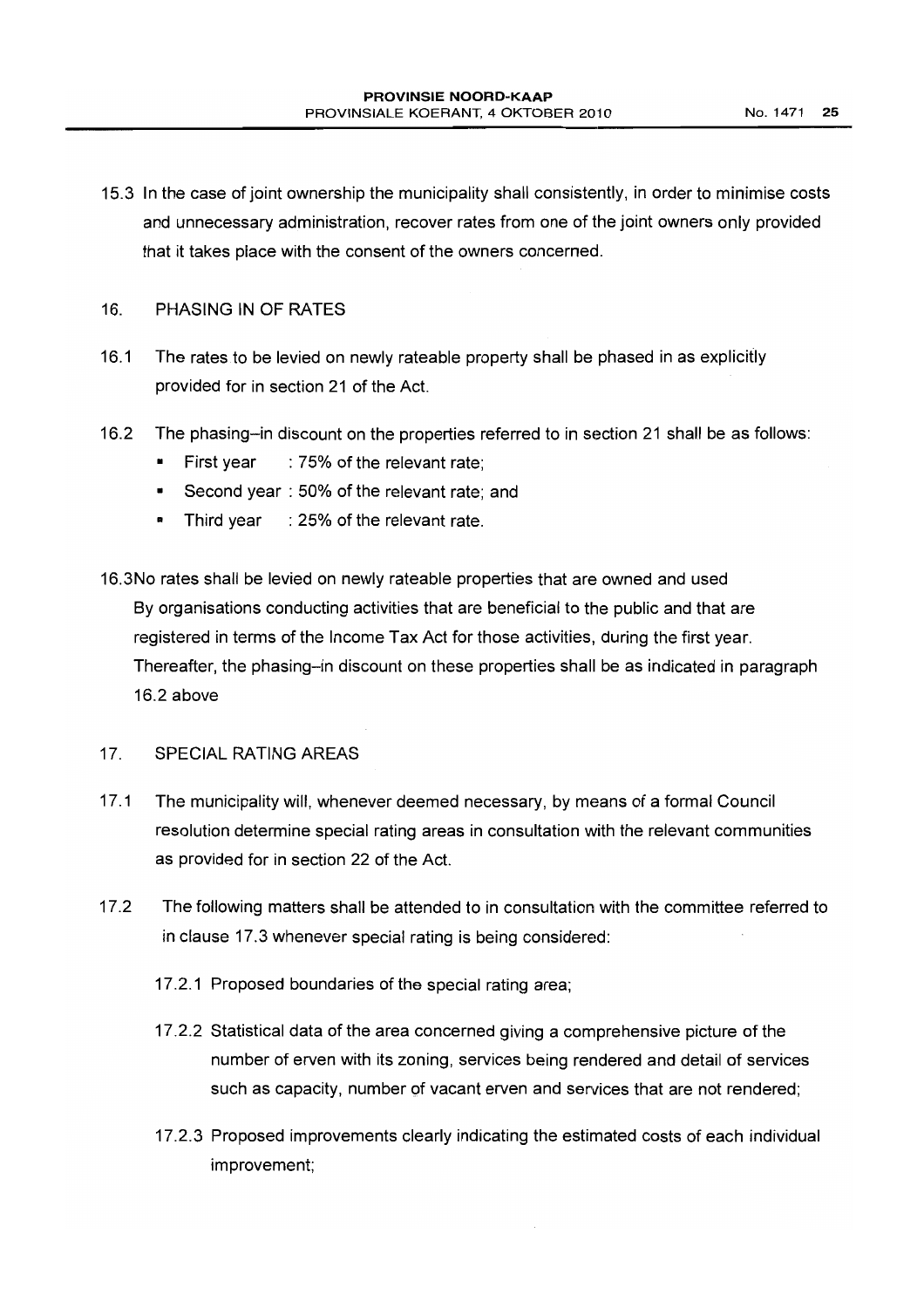- 17.2.4 Proposed financing of the improvements or projects;
- 17.2.5 Priority of projects if more than one;
- 17.2.6 Social economic factors of the relevant community;
- 17.2.7 Different categories of property;
- 17.2.8 The amount of the proposed special rating;
- 17.2.9 Details regarding the implementation of the special rating;
- 17.2.10 The additional income that will be generated by means of this special rating.
- 17.3 A committee consisting of 6 members of the community of who 3 shall be women wi!! be established to advise and consult the municipality in regard to the proposed special rating referred to above. This committee will be elected by the inhabitants of the area concerned who are 18 years of age or older. No person under the age of 18 may be elected to serve on the committee. The election of the committee will happen under the guidance of the Municipal Manager. The committee will serve in an advisory capacity only and will have no decisive powers.
- 17.4 The required consent of the relevant community shall be obtained in writing or by means of a formal voting process under the chairmanship of the Municipal Manager. A majority shall be regarded as 50% plus one of the households affected. Each relevant household, i.e. every receiver of a monthly municipal account, will have 1 vote only.
- 17.5 In determining the special additional rates the municipality shall differentiate between different categories as referred to in clause 7.
- 17.6 The additional rates levied shall be utilised for the purpose of improving or upgrading of the specific area only and not for any other purposes whatsoever.
- 17.7 The municipality shall establish separate accounting and other record-keeping systems, compliant with GAMAP/GRAP, for the identified area and the households concerned shall be kept informed of progress with projects and financial implications on an annual basis.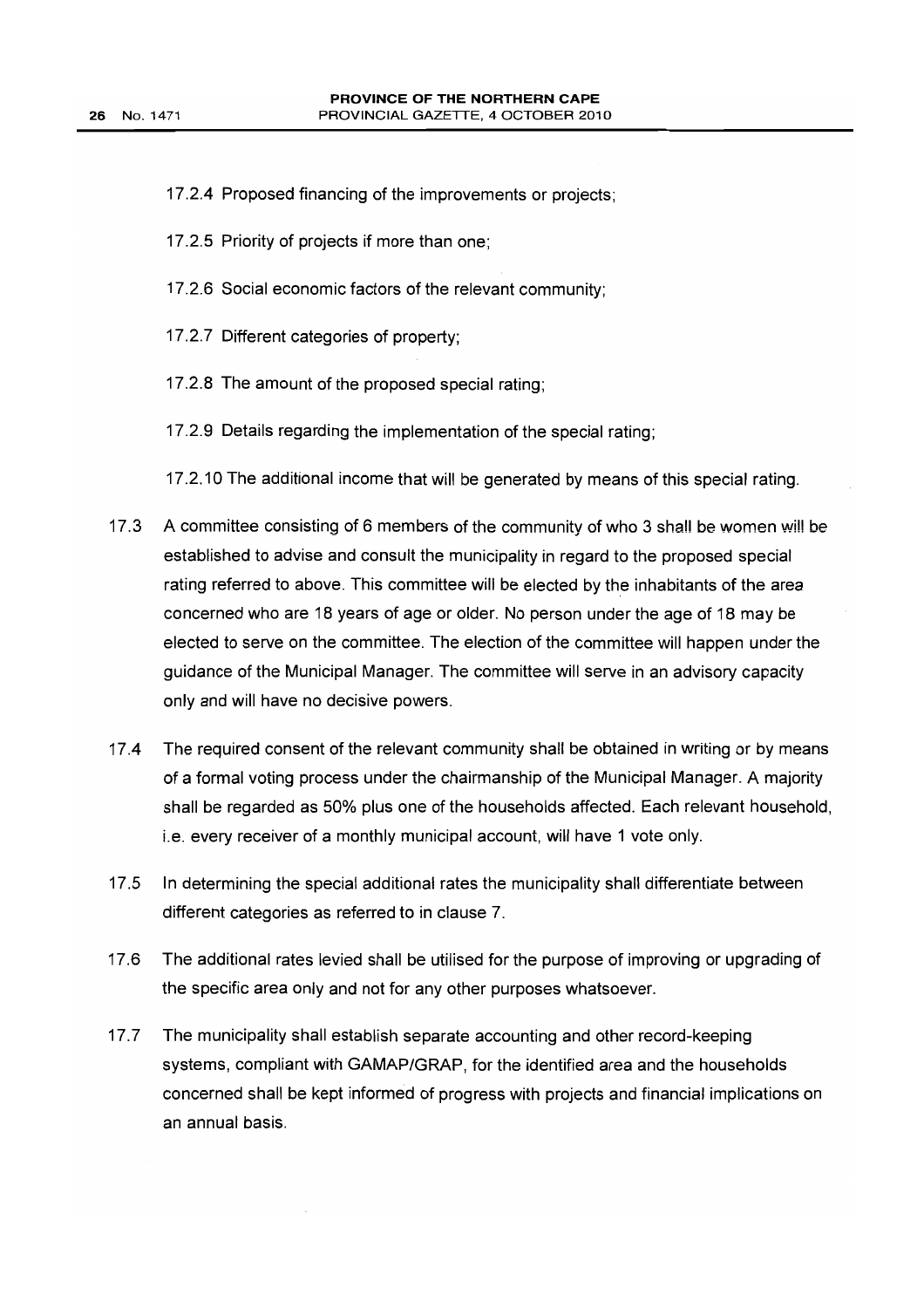# 18. FREQUENCY OF VALUATION

- 18.1 The municipality shall prepare a new valuation roll every 4 (four) years, with the option to extend the validity of the valuation roll to 5 (five) years with the approval of the MEC for Local Government and Housing in the province.
- 18.2 Supplementary valuations will be done on a continual basis to ensure that the valuation roll is properly maintained.

## 19. COMMUNITY PARTICIPATION

- 19.1 Before the municipality adopts the rates policy, the municipal manager will follow the process of community participation envisaged in chapter 4 of the Municipal Systems Act and comply with the following requirements:
	- 19.1.1 Conspicuously display the draft rates policy for a period of at least 30 days at the municipality's head and satellite offices and libraries (and on the website)
	- 19.1.2 Advertise in the media a notice stating that the draft rates policy has been prepared for submission to council and that such policy is available at the various municipal offices and on the website for public inspection. (Property owners and interest persons may obtain a copy of the draft policy from the municipal offices during office hours at a fee of R75 per copy.) Property owners and interest persons are invited to submit written comments or representations to the municipality within the specified period in the notice.
	- 19.1.3 Council will consider all comments and/or representations received when considering the finalisation of the rates policy.

# 20 REGISTER OF PROPERTIES

20.1 The municipality will compile and maintain a register in respect of all properties situated within the jurisdiction of the municipality. The register will be divided into Part A and Part B.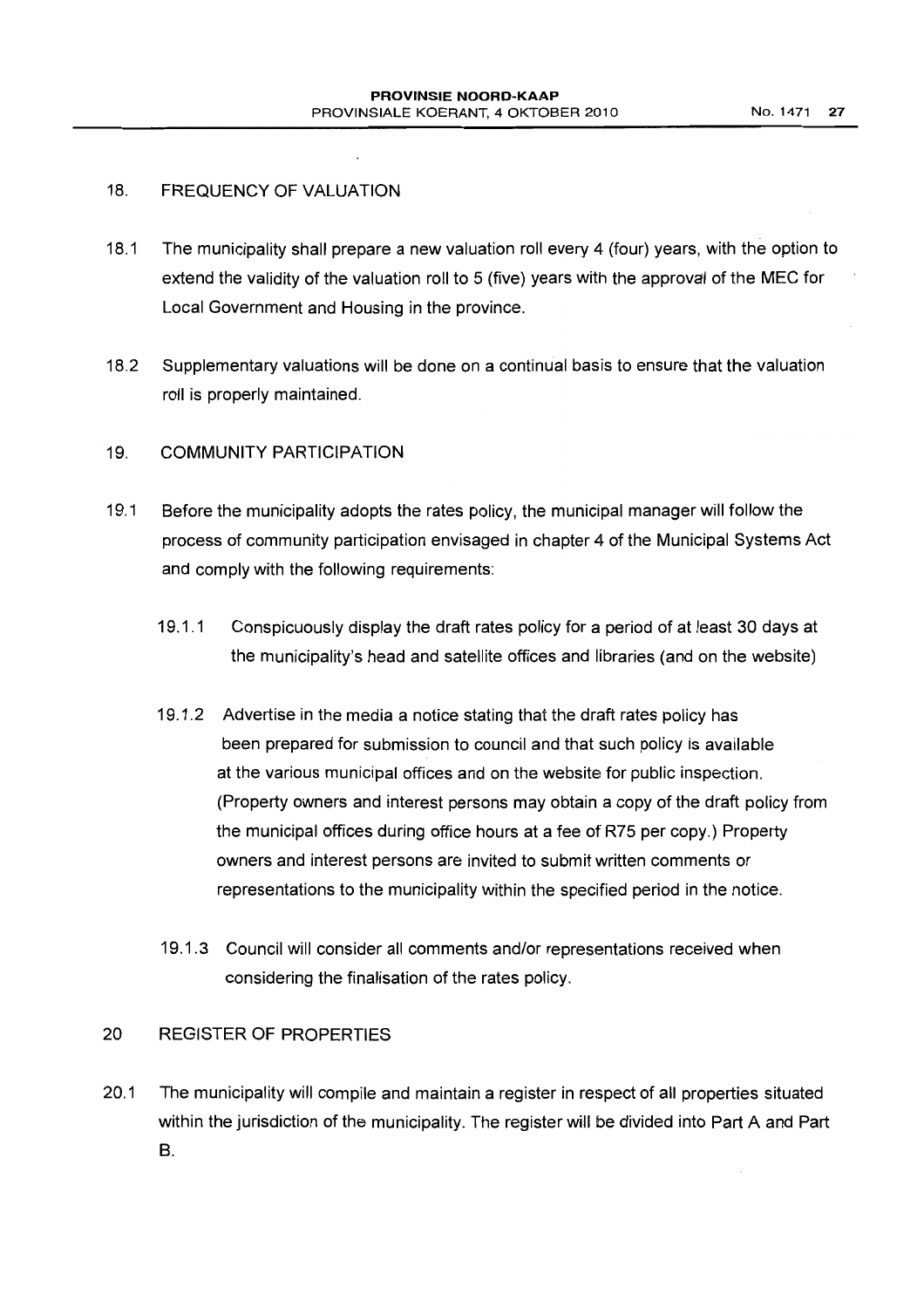- 20.2 Part A of the register will consist of the current valuation roll of the municipality and will include all supplementary valuations done from time to time.
- 20.3 Part B of the register will specify which properties on the valuation roll or any supplementary valuation roll are subject to:
	- i. Exemption from rates in terms of section 15 of the Property Rates Act,
	- ii. Rebate or reduction in terms of section 15,
	- iii. Phasing-in of rates in terms of section 21, and
	- iv. Exclusions as referred to in section 17.
- 20.4 The register will be open for inspection by the public at the municipal main offices during office hours or on the website of the municipality.
- 20.5 The municipality will update Part A of the register every 6 months during the supplementary valuation process.
- 20.6 Part B of the register will be updated on a continuous basis......................
- 21. BY-LAWS TO GIVE EFFECT TO THE RATES POLICY
- 21.1 The municipality will adopt By-laws to give effect to the implementation of the Rates Policy and such By-laws may differentiate between different categories of properties and different categories of owners of properties liable for the payment of rates.

# 22 REGULAR REVIEW PROCESSES

22.1 The rates policy must be reviewed on an annual basis to ensure that it complies with the Municipality's strategic objectives as contained in the Integrated Development Plan and with legislation.